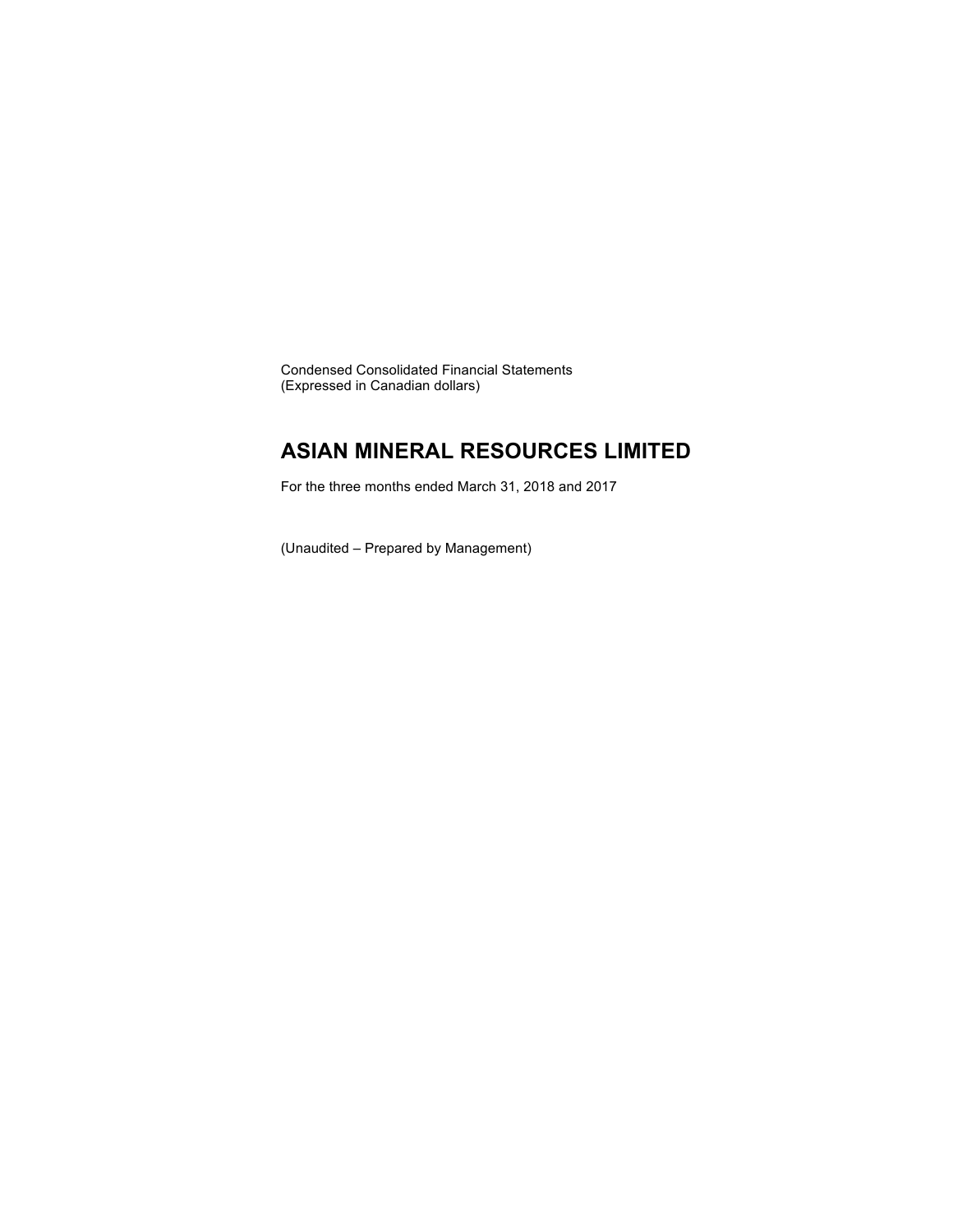Condensed Consolidated Financial Statements

# **NOTICE OF NO AUDITOR REVIEW OF CONDENSED INTERIM CONSOLIDATED FINANCIAL STATEMENTS**

Under National Instrument 51-102, part 4, subsection 4.3(3)(a), if an auditor has not performed a review of the condensed interim consolidated financial statements, they must be accompanied by a notice indicating that the financial statements have not been reviewed by an auditor.

The accompanying unaudited condensed interim consolidated financial statements of Asian Mineral Resources Limited (the "company") have been prepared by management and approved by the Audit Committee and Board of Directors of the Company. They include appropriate accounting principles, judgment and estimates in accordance with IFRS for interim financial statements.

The Company's independent auditors have not performed a review of these condensed interim consolidated financial statements in accordance with the standards established by the Canadian Institute Of Chartered Accountants for a review of condensed interim financial statements by an entity's auditors.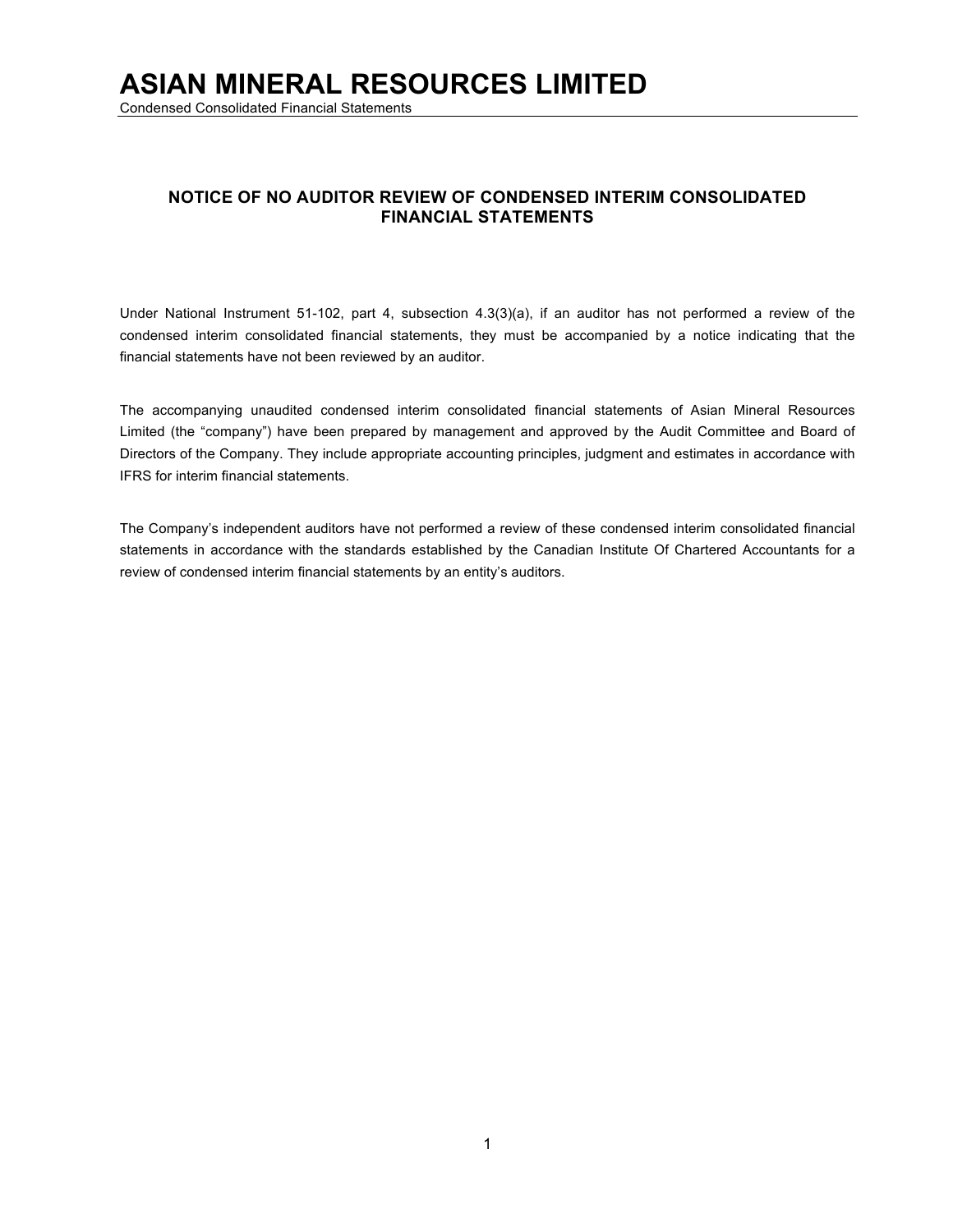Condensed Consolidated Balance Sheets (Expressed in Canadian dollars) (Unaudited)

| 2018                                                               |                 |
|--------------------------------------------------------------------|-----------------|
| <b>Notes</b>                                                       | 2017            |
|                                                                    |                 |
| <b>Assets</b>                                                      |                 |
|                                                                    |                 |
| Current assets:                                                    |                 |
| \$<br>Cash and cash equivalents<br>104,512                         | 502,367<br>\$   |
| 650,604<br>Accounts receivable and prepaid expenses<br>7           | 680,942         |
| Inventories<br>322,765<br>8                                        | 314,234         |
| 1,077,881                                                          | 1,497,543       |
| Non-current assets:                                                |                 |
| Environmental bond<br>353,595                                      | 344,057         |
| 11<br>353,595                                                      | 344,057         |
|                                                                    |                 |
| <b>Total assets</b><br>1,431,476<br>\$                             | \$<br>1,841,600 |
|                                                                    |                 |
| Liabilities and Shareholders'                                      |                 |
|                                                                    |                 |
| Equity                                                             |                 |
| <b>Current liabilities:</b>                                        |                 |
| Trade payables and accrued liabilities<br>\$<br>9,850,531<br>9     | 9,307,230<br>\$ |
| Other current liabilities<br>915,627<br>10                         | 890,930         |
| 10,766,158                                                         | 10,198,160      |
|                                                                    |                 |
| Non-current liabilities:                                           |                 |
| Provision for closure and rehabilitation<br>418,184<br>11          | 406,904         |
| 1,278,673<br>Other non-current liabilities<br>12                   | 1,244,183       |
| 1,696,857                                                          | 1,651,087       |
|                                                                    |                 |
| <b>Total liabilities</b><br>12,463,015                             | 11,849,247      |
| Shareholders' equity (deficiency):                                 |                 |
| Share capital<br>13<br>128,872,855                                 | 128,872,855     |
| Share-based payments reserve<br>548,041                            | 798,003         |
| 17,182,413<br>Currency translation reserve                         | 17,467,350      |
| Deficit<br>(151, 921, 084)                                         | (151, 520, 927) |
|                                                                    |                 |
| Equity (deficiency) attributable to shareholders of<br>(5,317,775) | (4,382,719)     |
| the Company                                                        |                 |
| Non-controlling interest<br>(5,713,764)<br>23                      | (5,624,928)     |
| Total shareholders' deficiency<br>(11,031,539)                     | (10,007,647)    |
|                                                                    |                 |
| \$<br>1,431,476<br>Total liabilities and shareholders' equity      | \$<br>1,841,600 |

Going concern (note 1) Contingencies (note 25) Subsequent event (note 1)

The accompanying notes form an integral part of these consolidated financial statements.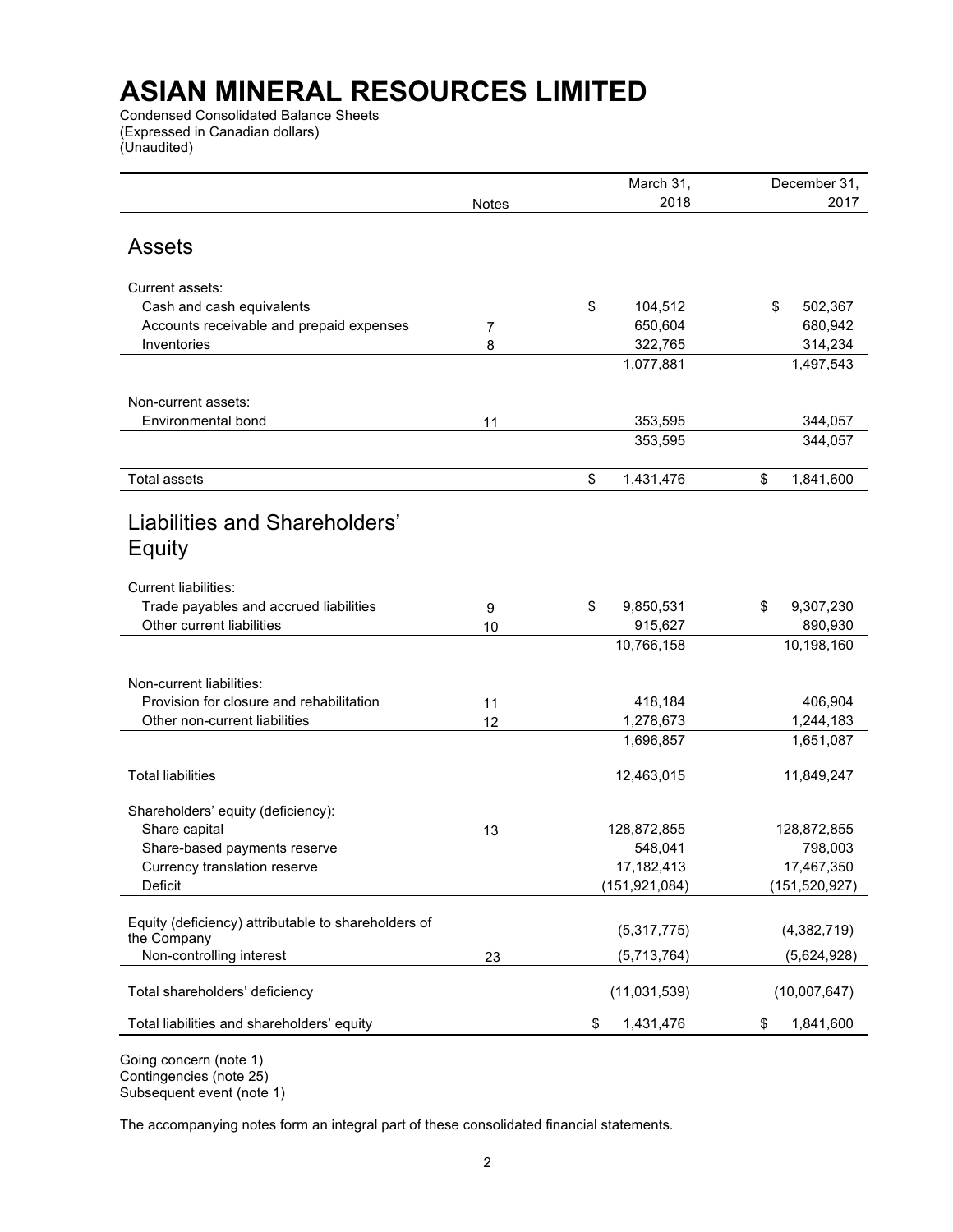Condensed Consolidated Statements of Operations and Comprehensive Loss (Expressed in Canadian dollars) (Unaudited)

For the three months ended March 31, 2018 and 2017

|                                                      | <b>Notes</b> | 2018             | 2017             |
|------------------------------------------------------|--------------|------------------|------------------|
|                                                      |              |                  |                  |
| Revenue                                              | 14           | \$               | \$<br>536,927    |
| Care and maintenance costs                           | 15           | (84,009)         | (252, 256)       |
| General and administrative expenses                  | 16           | (520,080)        | (732, 442)       |
| Exploration                                          |              | (160, 519)       | (94, 969)        |
| Other income (expense)                               |              | 40,663           | 51,543           |
| Operating loss                                       |              | (723, 945)       | (491, 197)       |
| Finance income                                       |              | 814              | 1,101            |
| Finance expense                                      | 17           | (45, 626)        | (104, 240)       |
|                                                      |              | (44, 812)        | (103, 139)       |
| Net loss for the period                              |              | (768, 758)       | (594, 336)       |
| Other comprehensive loss:                            |              |                  |                  |
| Foreign currency translation gain/(loss)             |              | (316, 597)       | 86,269           |
| Comprehensive loss for the period                    |              | \$(1,085,355)    | \$<br>(508, 067) |
|                                                      |              |                  |                  |
| Net loss for the year attributable to:               |              |                  |                  |
| Shareholders of the Company                          |              | \$<br>(711, 581) | \$<br>(498, 181) |
| Non-controlling interest                             |              | (57, 177)        | (96, 155)        |
|                                                      |              |                  |                  |
|                                                      |              | \$<br>(768, 758) | \$<br>(594, 336) |
| Comprehensive loss for the year attributable to:     |              |                  |                  |
| Shareholders of the Company                          |              | \$<br>(996, 518) | \$<br>(420, 538) |
| Non-controlling interest                             | 22           | (88, 837)        | (87, 529)        |
|                                                      |              |                  |                  |
| Comprehensive loss for the period                    |              | \$(1,085,355)    | \$<br>(508, 067) |
|                                                      |              |                  |                  |
| Basic and diluted shareholders' loss per share       | 13(e)        | \$<br>(0.00)     | \$<br>(0.00)     |
| Weighted average number of common shares outstanding |              | 795,920,842      | 788,920,841      |

The accompanying notes form an integral part of these consolidated financial statements.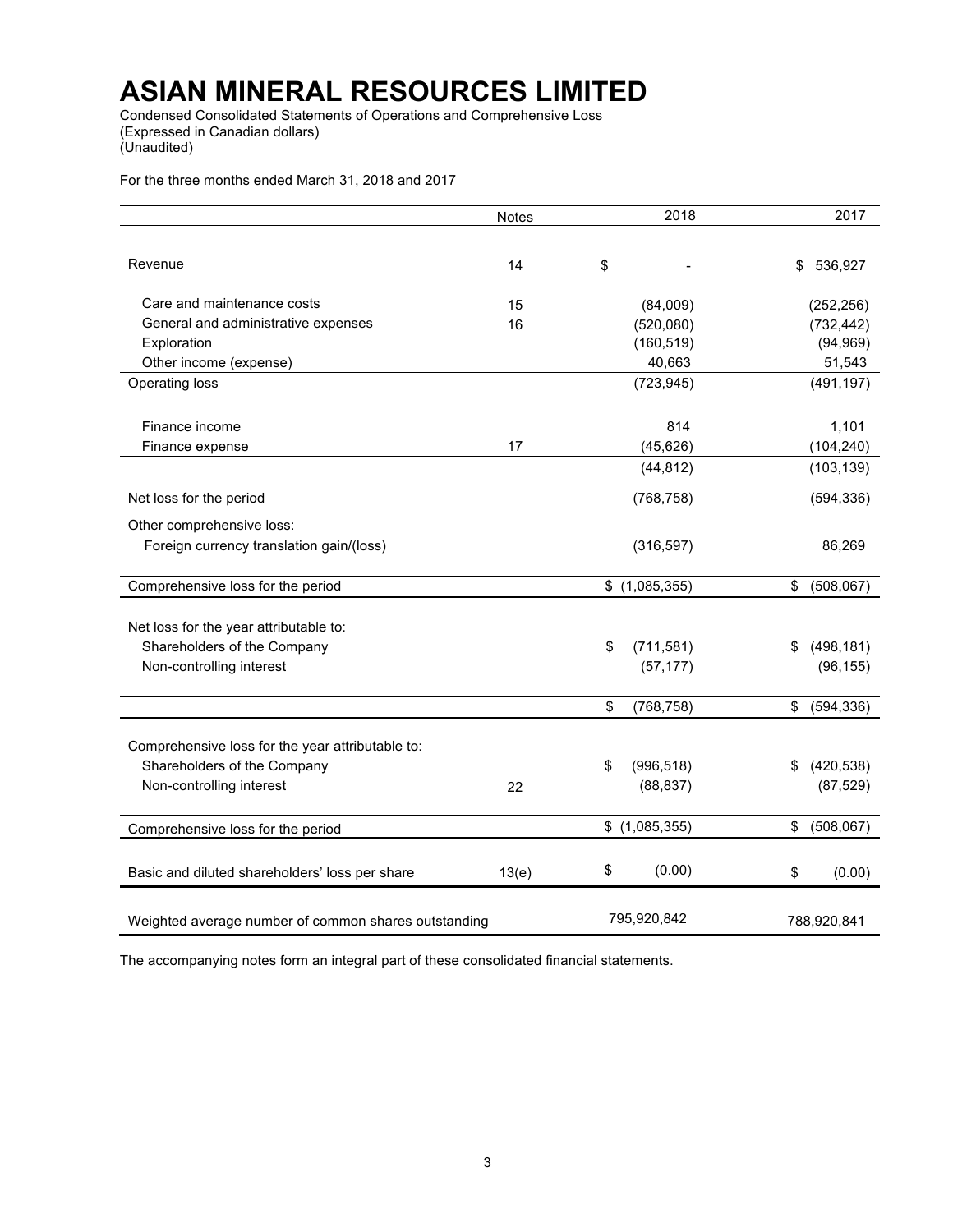ASIAN MINERAL RESOURCES LIMITED **ASIAN MINERAL RESOURCES LIMITED** Condensed Consolidated Statement of Changes in Equity

Condensed Consolidated Statement of Changes in Equity<br>(Expressed in Canadian dollars, except number of common shares)<br>(Unaudited)<br>For the three months ended March 31, 2018 and 2017 (Expressed in Canadian dollars, except number of common shares)

(Unaudited) For the three months ended March 31, 2018 and 2017

|                                                       | (note 13)<br>shares<br>common<br>Number of | (note 13)<br>Share<br>豆<br>capit |   | reserve<br>based<br>Share-<br>payments | translation       | reserve<br>Currency | Deficit           | Shareholders'<br>equity | $rac{1}{2}$<br>controlling<br>interest | Total               |
|-------------------------------------------------------|--------------------------------------------|----------------------------------|---|----------------------------------------|-------------------|---------------------|-------------------|-------------------------|----------------------------------------|---------------------|
| Balance, January 1, 2017                              | 788,920,841                                | \$128,732,855                    | ↮ | 632,778                                | 17,048,414<br>↮   |                     | \$(144, 354, 584) | 2,059,463<br>↮          | \$(4,959,931)                          | (2,900,468)<br>↮    |
| Issue of shares, net of costs<br>Share-based payments |                                            |                                  |   |                                        |                   |                     |                   |                         |                                        |                     |
| Currency translation loss<br>Expiry of options        |                                            |                                  |   |                                        |                   | 54,568              |                   | 54,568                  | 8,627                                  | 63,195              |
| Net loss for the period                               |                                            |                                  |   |                                        |                   |                     | (498, 181)        | (498, 181)              | (96, 155)                              | (594, 336)          |
| Balance, March 31, 2017                               | 788,920,841                                | 128,732,855                      |   | 632,778                                | 17, 102, 982      |                     | (144, 852, 765)   | 1,615,850               | (5,047,459)                            | (3,431,609)         |
| Issue of shares, net of costs                         | 7,000,000                                  | 140,000                          |   |                                        |                   |                     |                   | 140,000                 |                                        | 140,000             |
| Share-based payments                                  |                                            |                                  |   | 375,881                                |                   |                     |                   | 375,881                 |                                        | 375,881             |
| Expiry of options                                     |                                            |                                  |   | (210, 656)                             |                   |                     | 210,656           |                         |                                        |                     |
| Currency translation gain                             |                                            |                                  |   |                                        |                   | 364,368             |                   | 364,368                 | 37,921                                 | 402,289             |
| Net loss for the period                               |                                            |                                  |   |                                        |                   |                     | (6, 878, 818)     | (6, 878, 818)           | (615, 390)                             | (7,494,208)         |
| Balance, December 31, 2017                            | 795,920,841                                | 128, 872, 855                    |   | 798,003                                | 17,467,350        |                     | (151, 520, 927)   | (4,382,719)             | (5,624,928)                            | (10,007,647)        |
| Issue of shares, net of costs                         |                                            |                                  |   |                                        |                   |                     |                   |                         |                                        |                     |
| Share-based payments                                  |                                            |                                  |   | 61,461                                 |                   |                     |                   | 61,461                  |                                        | 61,461              |
| Expiry of options                                     |                                            |                                  |   | (311, 423)                             |                   |                     | 311,423           |                         |                                        |                     |
| Currency translation loss                             |                                            |                                  |   |                                        |                   | (284, 937)          |                   | (284, 937)              | (31, 659)                              | (316,596)           |
| Net loss for the period                               |                                            |                                  |   |                                        |                   |                     | (711,580)         | (711,580)               | (57, 177)                              | (768, 757)          |
| Balance, March 31, 2018                               | 795.920.841                                | 128,872,855<br>↔                 | ↮ | 548.041                                | 17, 182, 413<br>↮ |                     | \$(151.921.084)   | (5,317,775)<br>↮        | (5, 713, 764)<br>ക                     | (11, 031, 539)<br>↮ |

The accompanying notes form an integral part of these consolidated financial statements. The accompanying notes form an integral part of these consolidated financial statements.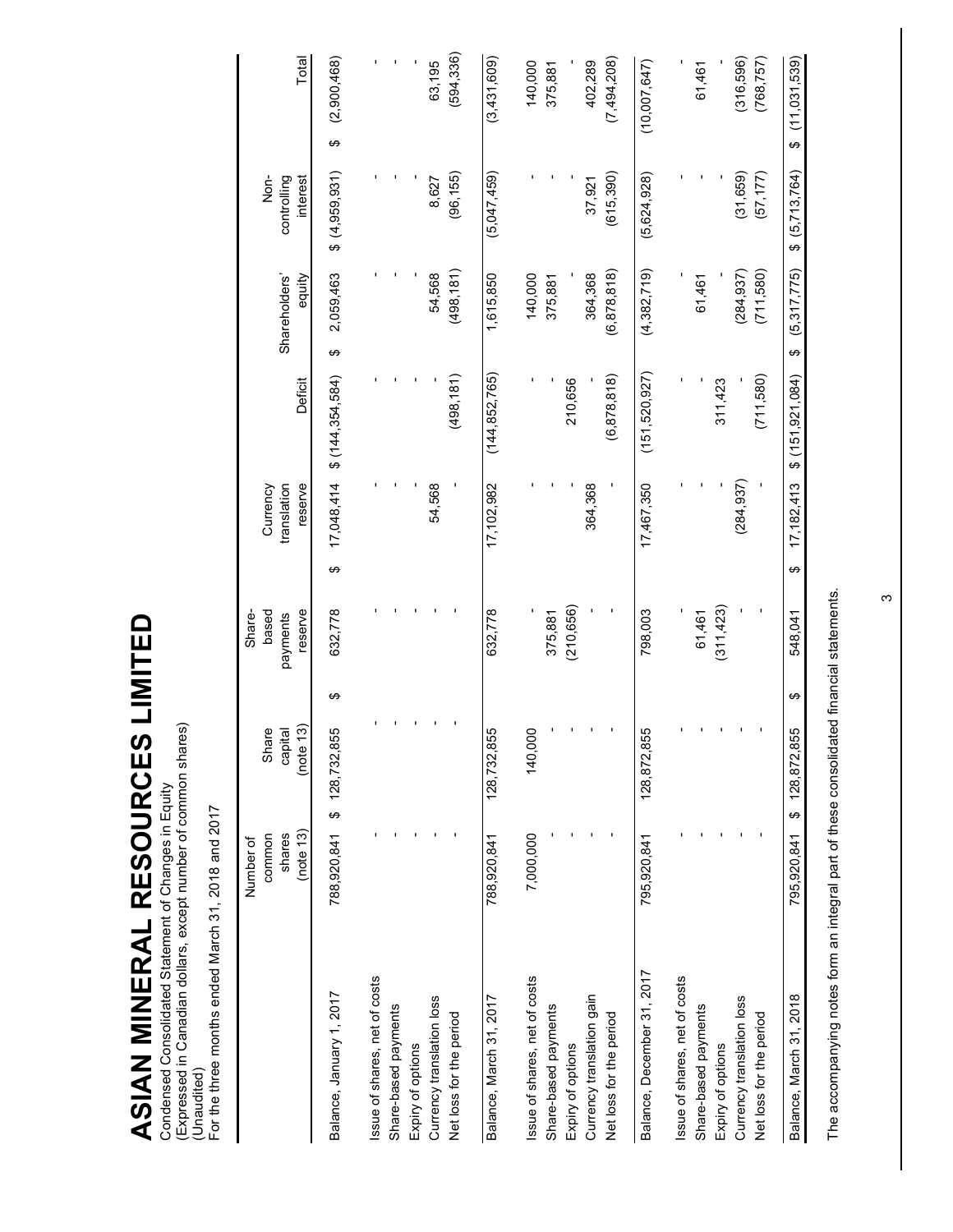Condensed Consolidated Statements of Cash flows (Expressed in Canadian dollars) (Unaudited)

For the three months ended March 31, 2018 and 2017

|                                                                                       | <b>Notes</b> | 2018             | 2017             |
|---------------------------------------------------------------------------------------|--------------|------------------|------------------|
| Cash provided by (used in):                                                           |              |                  |                  |
| Operating activities:                                                                 |              |                  |                  |
| Net loss for the period                                                               |              | \$<br>(768, 757) | \$<br>(594, 336) |
| Items not involving cash:                                                             |              |                  |                  |
| Share-based payments                                                                  | 13(c)(ii)    | 61,461           |                  |
| Amortization and depreciation                                                         |              |                  | 10,179           |
| Changes in non-cash operating working capital:                                        |              |                  |                  |
| Accounts receivable and prepaid expenses                                              |              | 30,339           | 578,920          |
| Inventories                                                                           |              | (8, 532)         | 2,732            |
| Non-current assets                                                                    |              | (9,537)          |                  |
| Accounts payable and accrued liabilities                                              |              | 567,999          | (1,390,287)      |
| Non-current liabilities                                                               |              | 45,769           | (14, 695)        |
| Other                                                                                 |              | (316, 182)       | 43,646           |
| Cash flow used in operating activities                                                |              | (397,441)        | (1,363,841)      |
| Net decrease in cash and cash equivalents                                             |              | (397, 441)       | (1,363,841)      |
| Effect of foreign exchange rate fluctuations on cash held<br>in foreign jurisdictions |              | (414)            | 19,986           |
| Cash and cash equivalents, beginning of period                                        |              | 502,367          | 5,457,346        |
| Cash and cash equivalents, end of period                                              |              | 104,512<br>\$    | 4,113,491<br>S   |

Supplemental cash flow information (note 20)

The accompanying notes form an integral part of these consolidated financial statements.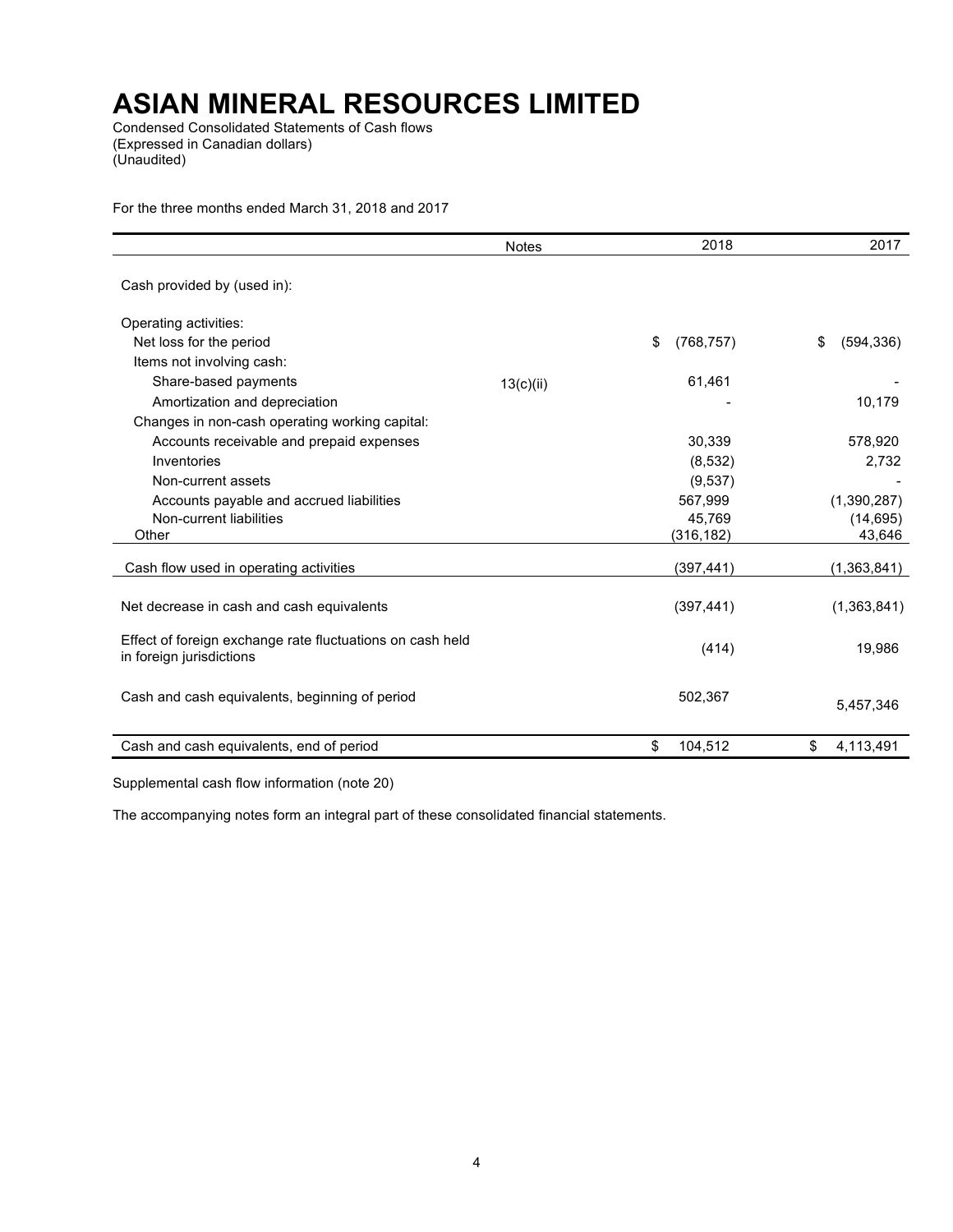Notes to the Condensed Consolidated Financial Statements (Expressed in Canadian dollars, unless otherwise stated) (Unaudited) For the three months ended March 31, 2018 and 2017

#### **1. Nature of business and going concern:**

Asian Mineral Resources Limited (the "Company" or "AMR") is incorporated under the laws of the Province of British Columbia by a certificate of continuance as of December 31, 2004, having previously been incorporated and registered under the New Zealand Companies Act 1993. On April 19, 2004, the Company became listed on the TSX-Venture Exchange (TSX-V). The Company's principal business activities are the exploration and development of mineral property interests and extraction and processing of nickel mineral deposits. Its principal mineral property interest, held through a joint venture, is in the Ban Phuc Project Area located 160 km west of Hanoi in Son La Province, in northwestern Vietnam. The Company's registered corporate office is located at 120 Adelaide Street West, Suite 2500, Toronto, Ontario, Canada M5H 1T1.

Following feasibility studies in 2005 and 2007, the Company received a mining license in late 2007. Due to market conditions, development was delayed until 2012. Full commercial production began November 1, 2013. Given the sustained low nickel price environment, a full review of the mining schedule and economic viability of mining was conducted during 2016 and it was determined it would not be economically viable to continue mining. Therefore the Ban Phuc mine was placed on care and maintenance in the fourth quarter of 2016. The Ban Phuc mine remained on care and maintenance throughout the first quarter of 2018.

These consolidated financial statements have been prepared on a going concern basis, which assumes that the Company will continue in operation for the foreseeable future and will be able to realize its assets and discharge its liabilities in the normal course as they come due. During the three months ended March 31, 2018, the Company generated a net loss of \$0.77 million and incurred cash outflows from operations of \$0.08 million. As at March 31, 2018, the Company had cash and cash equivalents of \$0.1 million, negative working capital of \$9.7 million and an accumulated deficit of \$151.9 million. The Company has assessed current and forecasted nickel prices and has determined it remains not economically viable to restart the Ban Phuc mine, the Company's only operating asset. These factors indicate the existence of a material uncertainty that casts significant doubt about the Company's ability to continue as a going concern.

The Company has been exploring its strategic options with regard to the Ban Phuc mine, with a focus on the sale of all the assets comprising the Ban Phuc mining operation held by the Company's 90% owned subsidiary, Ban Phuc Nickel Mines Limited Liability Company ("BPNM"). Subsequent to the quarter end the Company announced that it had entered into an agreement to divest its 90% ownership interest in the Ban Phuc Nickel Mine in Vietnam to Ta Khoa Mining Limited, a company established by its longstanding in-country senior manager, Stephen Ennor. Completion of the sale is subject to shareholders' approval and certain customary conditions of closing, including approval of the TSX Venture Exchange. (Note 25). During April and May 2018, the Company obtained loans of US \$180,000, US \$380,000 and US \$70,000 from Pala Investments Limited, the majority shareholder of the Company. The funds were used to pay employee termination payments and certain other costs to prepare BPNM for potential sale, restructuring or liquidation.

The Company has determined it is in need of additional funding to continue its operations. There can be no assurance that the Company will be able to complete the sale of BPNM. Failure to obtain sufficient financing could result in a delay in the potential sale of BPNM or abandonment of the Ban Phuc mine and could force the Company into reorganization, bankruptcy or insolvency proceedings. Additional financing may not be available when needed or, if available, the terms of such financing might not be favourable to the Company and might involve substantial dilution to existing shareholders.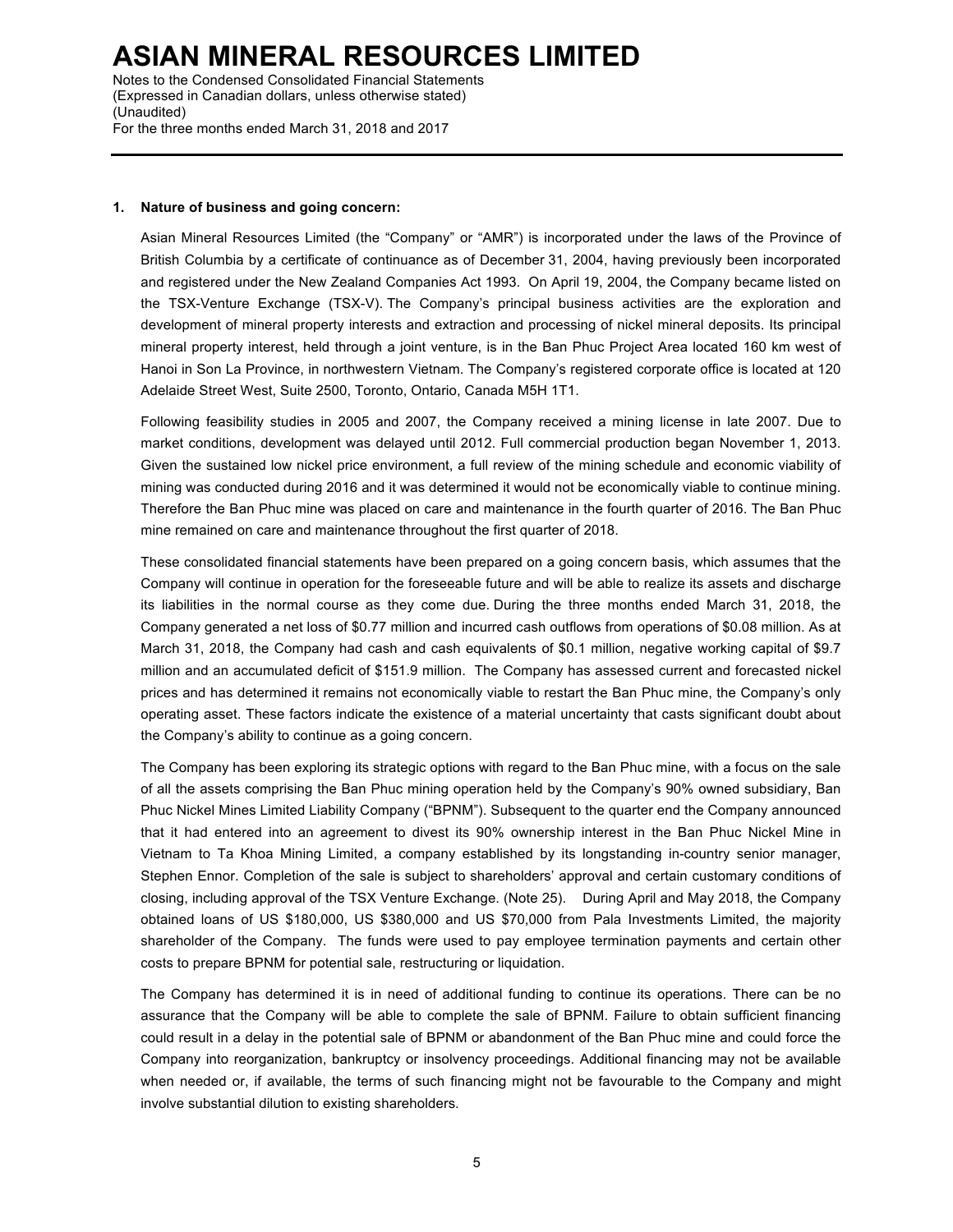Notes to the Condensed Consolidated Financial Statements (Expressed in Canadian dollars, unless otherwise stated) (Unaudited) For the three months ended March 31, 2018 and 2017

#### **1. Nature of business and going concern (continued):**

Should the Company not be able to continue as a going concern, adjustments to the carrying values and classification of its assets and liabilities would be required, and these adjustments could be material.

### **2. Basis of preparation:**

(a) Statement of compliance:

These consolidated financial statements have been prepared in accordance with International Financial Reporting Standards ("IFRS") as issued by the International Accounting Standards Board ("IASB").

(b) Approval of the financial statements:

The consolidated financial statements of the Company for the quarter ended March 31, 2018 were reviewed by the Audit Committee and approved and authorized for issue by the Board of Directors on May 28, 2018.

### **3. Significant accounting policies:**

The accounting policies set out below have been applied consistently for all periods presented in these consolidated financial statements.

(a) Basis of measurement:

These consolidated financial statements have been prepared on the historical cost basis, utilizing the accrual method of accounting unless otherwise described in the following notes.

(b) Revenue recognition:

Revenue from sales of nickel concentrate is sold under pricing arrangements whereby revenue is recognized at the time of shipment, at which time legal title and risk pass to the customer and provisional revenue is recorded at current month average price as per the London Metals Exchange. The quoted period established to finalize the sales price is the second month after the shipment month, within which the contract is required to be settled. Changes between the prices recorded upon recognition of provisional revenue and final price due to fluctuation in metal market prices result in the existence of an embedded derivative in the accounts receivable. This embedded derivative is recorded at fair value, with changes in fair value classified as a component of revenue and receivables. Changes in the estimate of concentrate nickel content resulting from the final independent analysis of the concentrate are recognized at the point at which such analysis is agreed upon between the Company and its customers.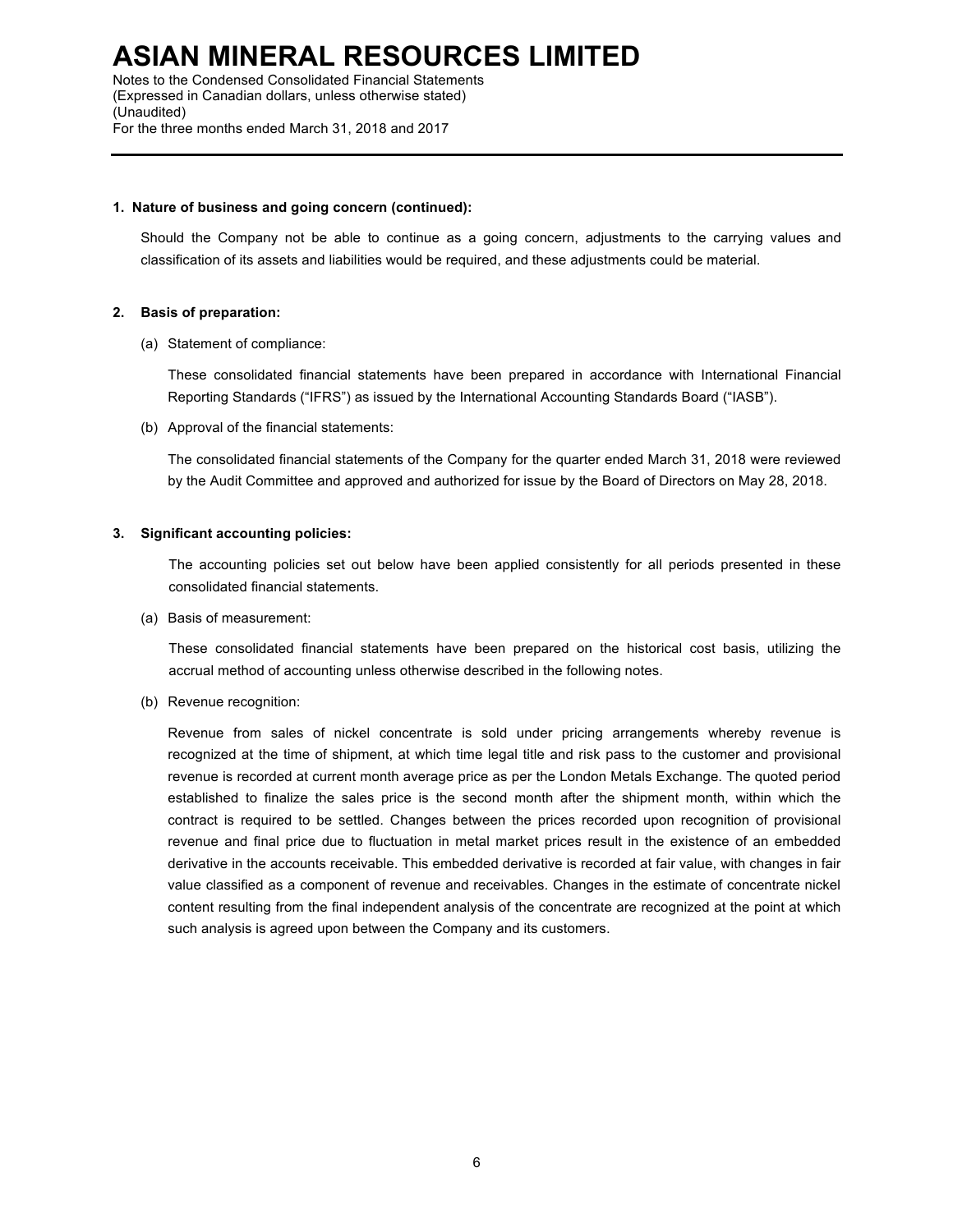Notes to the Condensed Consolidated Financial Statements (Expressed in Canadian dollars, unless otherwise stated) (Unaudited) For the three months ended March 31, 2018 and 2017

# **3. Significant accounting policies (continued):**

(c) Currency translation:

The functional and presentation currency of the Company is the Canadian dollar. The functional currency of its subsidiary, Ban Phuc Nickel Mines Limited Liability Company ("BPNM"), is the United States dollar. Transactions in currencies other than the functional currency are recorded at the rate of exchange prevailing on the date of the transaction. Monetary assets and liabilities are translated at the exchange rate in place on the reporting date. Non-monetary items that are measured at historical cost in a foreign currency are translated at the exchange rate on the date of the transaction. Non-monetary assets and liabilities denominated in foreign currencies that are measured at fair value are retranslated to the functional currency at the exchange rate at the date the fair value was determined. Foreign currency translation differences are recognized in profit or loss.

For consolidation purposes, BPNM is translated into the Company's presentation currency of Canadian dollars. Assets and liabilities are translated using the exchange rate prevailing at the end of the reporting period. Income and expense items are translated at the average exchange rate for the relevant period. Translation differences are recognized in other comprehensive income (loss) and are accumulated within equity in the currency translation reserve.

(d) Basis of consolidation:

These consolidated financial statements include the accounts of the Company and its subsidiaries. All intercompany transactions and balances are eliminated on consolidation. For partially owned subsidiaries, the interest attributable to non-controlling shareholders is reflected in non-controlling interest. The Company determines whether it shall consolidate a subsidiary by assessing whether it has control over the subsidiary. Factors considered in such an assessment include whether the Company is exposed, or has rights, to variable returns from its involvement with the subsidiary and has the ability to affect those returns through its power over the subsidiary.

Significant subsidiaries of the Company are as follows:

| Name                                            | Country of<br>incorporation | Effective<br>interest |
|-------------------------------------------------|-----------------------------|-----------------------|
| Ban Phuc Nickel Mines Limited Liability Company | Vietnam                     | 90%                   |
| Asian Mineral Resources Nickel Limited          | Cook Islands                | 100%                  |
| Asian Nickel Exploration Limited                | Cook Islands                | 100%                  |

#### (e) Cash and cash equivalents:

Cash and cash equivalents consist of cash in hand, deposits held at call with banks and other short-term highly liquid investments with original maturities of three months or less when acquired.

(f) Inventories:

Inventories include nickel concentrate in progress and produced, and consumable materials and supplies. The cost of nickel concentrate in progress and produced is determined principally by average production costs. Production inventories are stated at the lower of average production costs and net realizable value.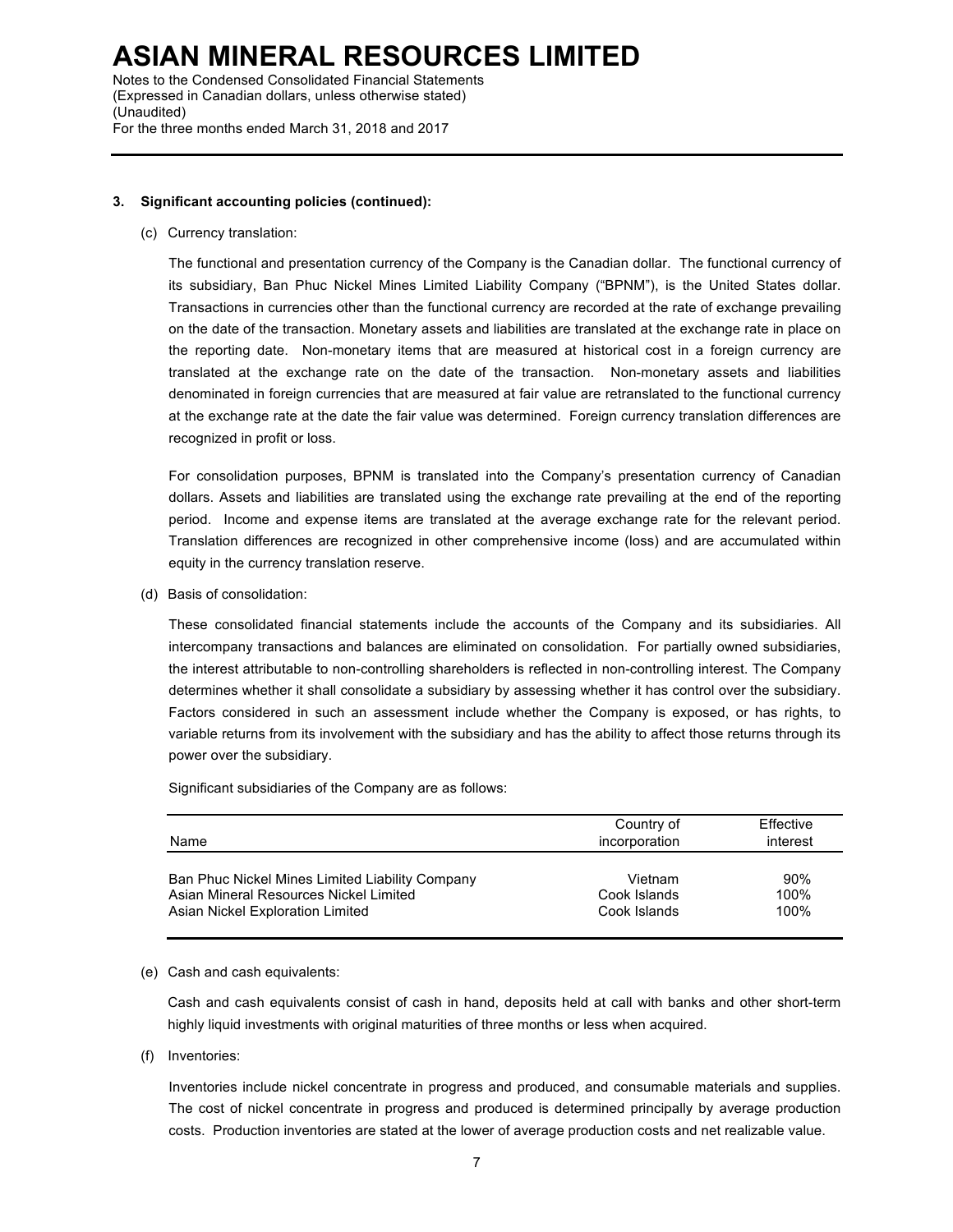Notes to the Condensed Consolidated Financial Statements (Expressed in Canadian dollars, unless otherwise stated) (Unaudited) For the three months ended March 31, 2018 and 2017

# **3. Significant accounting policies (continued):**

(f) Inventories (continued)

Costs of nickel concentrate inventories include all costs incurred up until production of a tonne of nickel concentrate such as mining costs, processing costs, maintenance costs, road transport costs and directly attributable general and administration costs but exclude royalties. Net realizable value is determined with reference to estimated contained nickel, copper and cobalt metal and current market prices at the reporting period end date.

Consumable materials and supplies inventory consists of consumables used in development activities, such as explosives, fuel and spare parts which are valued at the lower of cost and replacement cost (approximates net realizable value) and, where appropriate, less a provision for obsolescence.

(g) Prepayments:

Prepayments to suppliers and contractors are based on the contract progress, with payments made at specified stages of the contract. These payments are recognized in the balance sheet as prepaid expenses.

(h) Property, plant and equipment:

Property, plant and equipment are stated at cost less accumulated depreciation and accumulated impairment losses. Plant and equipment includes capitalized development expenditures. Cost includes expenditures that are directly attributable to the acquisition or construction of an asset and includes the direct charges associated with bringing the asset to the location and condition necessary for its intended use and an initial estimate of the costs of dismantling and removing the item and restoring the site on which it is located.

Depreciation is provided on plant and equipment, calculated on a unit-of-production basis so as to write off the net cost or other revalued amount of each asset over its expected useful life to its estimated residual value. The estimated useful lives, residual values and depreciation method are reviewed at the end of each annual financial period with the effect of any changes recognized on a prospective basis.

| Asset                                                                                                                                          | <b>Basis</b>                                                                                    | Rate range                              |
|------------------------------------------------------------------------------------------------------------------------------------------------|-------------------------------------------------------------------------------------------------|-----------------------------------------|
| Building, machinery, motor vehicles, infrastructure<br>Furniture and office equipment<br>Licenses and franchises<br>Plant and mine development | Straight-line<br>Straight-line<br>Straight-line<br>Unit of production based<br>mineral reserves | 14% - 25%<br>$11\% - 33\%$<br>11% - 33% |

The expenditures related to construction are capitalized as construction-in-progress and are included within property, plant and equipment. Construction in progress represents the cost of remaining plant and mine development which is under construction. Costs directly attributable with ongoing construction related activities during the commissioning phase of new assets incurred in the period before they are operating in the way intended by management are capitalized, all other costs not directly attributable are expensed. No depreciation is provided for construction in progress during the period of construction.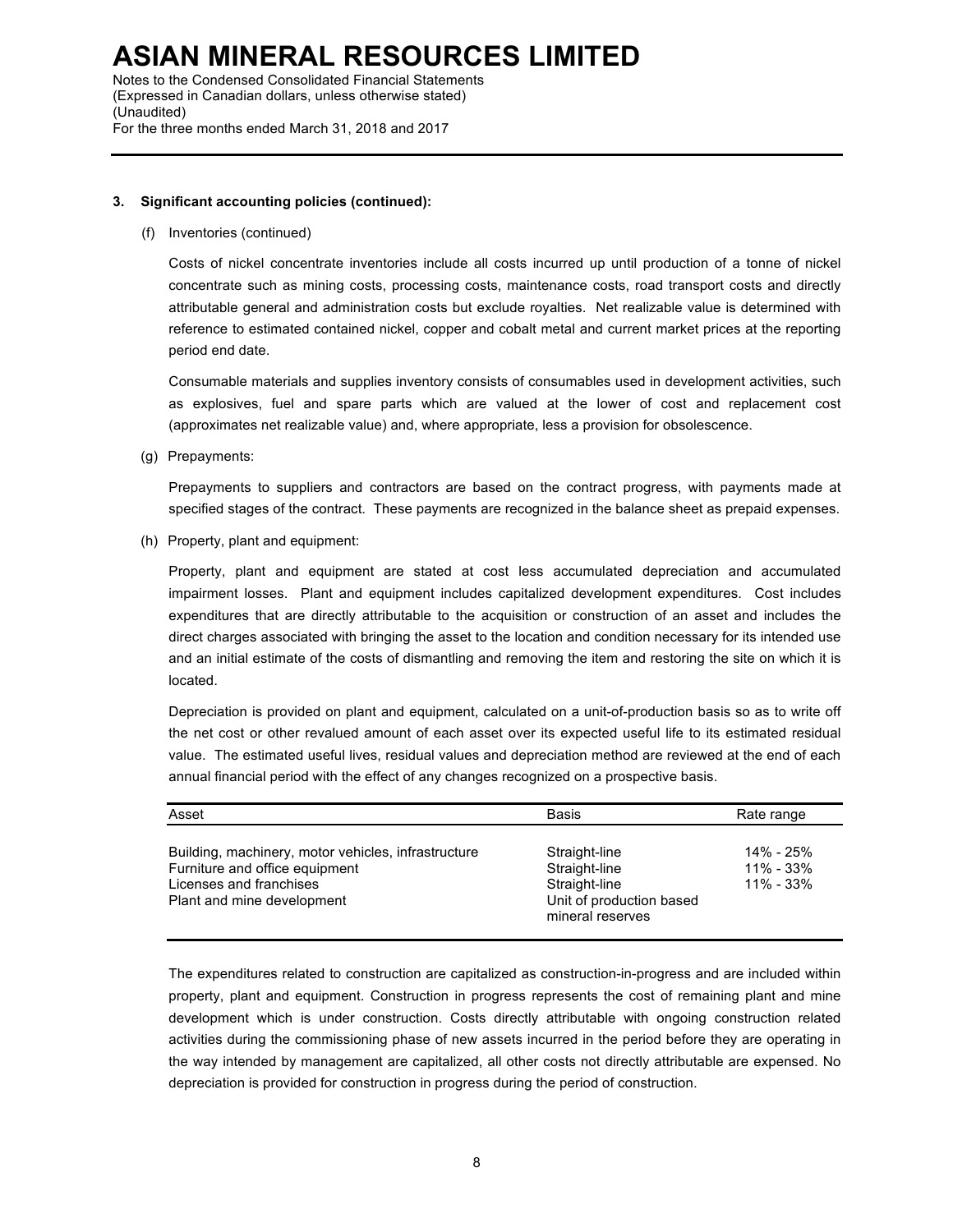Notes to the Condensed Consolidated Financial Statements (Expressed in Canadian dollars, unless otherwise stated) (Unaudited) For the three months ended March 31, 2018 and 2017

# **3. Significant accounting policies (continued):**

(i) Mineral property interest:

Exploration expenses incurred prior to determination of the technical feasibility and commercial viability of mining operations and issuance of a mining license are expensed as incurred. Mineral property acquisition costs and exploration and development expenditures incurred subsequent to the determination of technical feasibility and commercial viability of mining operations and issuance of a mining license are deferred, less accumulated amortization and accumulated impairment losses, if any, until the property to which they relate commences commercial production, is sold, allowed to lapse or is abandoned. Technical feasibility and commercial viability generally coincide with the establishment of proven and probable reserves; however, this determination may be impacted by management's assessment of certain modifying factors. When commercial production in an area of interest has commenced, the associated costs are amortized over the estimated economic life of the mine on a units-of-production basis using proven and probable reserves (as defined by National Instrument 43-101).

Changes in factors such as estimates of proven and probable reserves that affect units-of-production calculations are accounted for on a prospective basis.

(j) Impairment of long-lived assets:

At the end of each year or at each reporting date, the Company reviews the carrying amounts of its longlived assets to determine whether there is any indication that those assets may be impaired. If any such indication exists, the recoverable amount of the asset is estimated in order to determine the extent of the impairment loss, if any. Where the asset does not generate cash flows that are independent from other assets, the Company estimates the recoverable amount of the cash-generating unit ("CGU") to which the asset belongs.

The recoverable amount of a CGU is the higher of the CGU's fair value less costs to sell and its value-inuse. In assessing value-in-use, the estimated future cash flows are discounted to their present value using a pre-tax discount rate that reflects current market assessment of the time value of money and the risks specific to the asset for which the estimates of future cash flows have not been adjusted.

If the recoverable amount of an asset or CGU is estimated to be less than its carrying amount, the carrying amount of the asset or CGU is reduced to its recoverable amount. Impairment losses are recognized in profit and loss in the period the impairment indicator is identified.

An impairment loss is reversed if there is an indication that there has been a change in the estimates used to determine the recoverable amount. The carrying amount of the asset or CGU is increased to its recoverable amount, but only to the extent that the increased carrying amount does not exceed the carrying amount that would have been determined had no impairment loss been recognized for the asset or CGU in prior years. The reversal of an impairment loss is recognized immediately in profit and loss.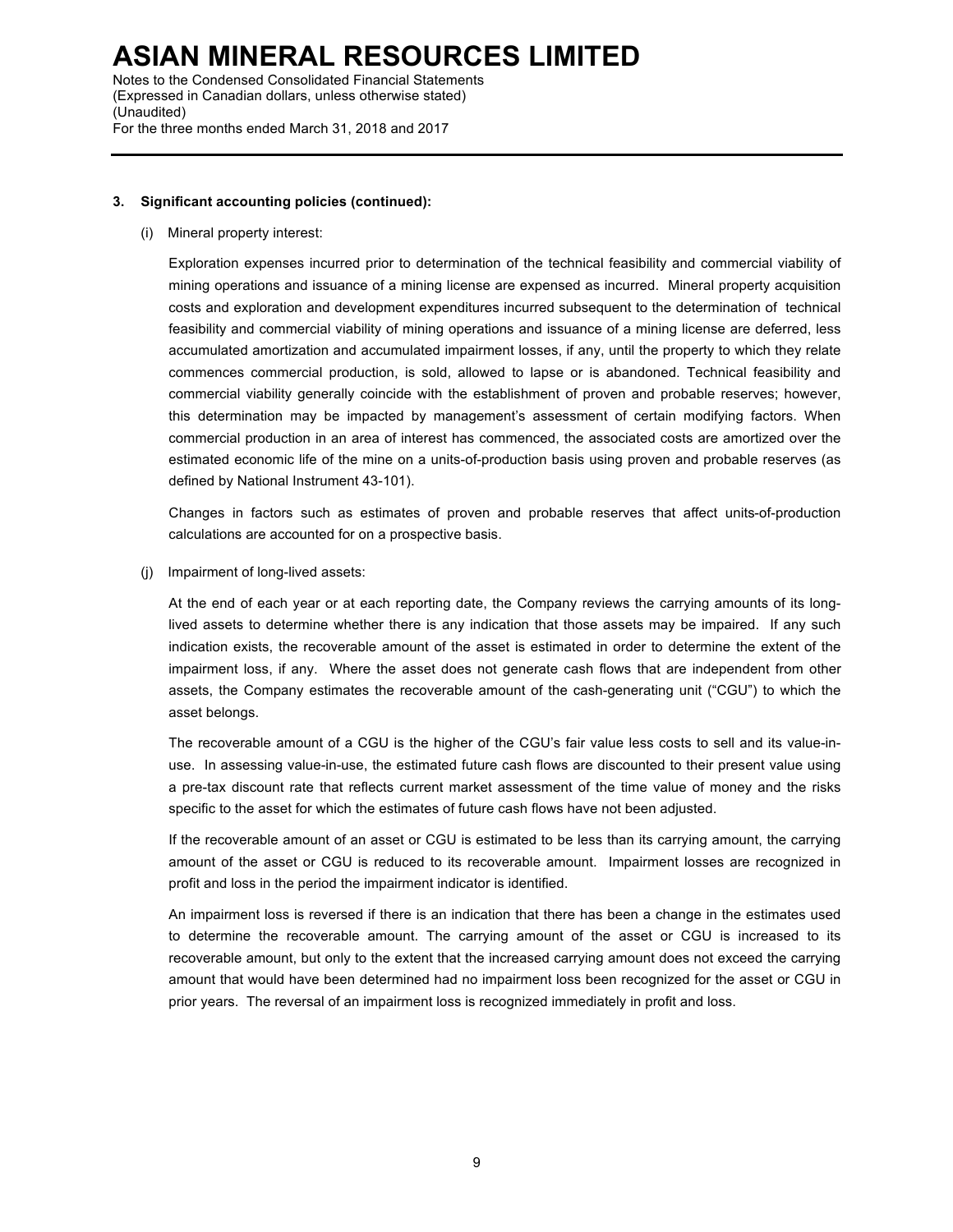Notes to the Condensed Consolidated Financial Statements (Expressed in Canadian dollars, unless otherwise stated) (Unaudited) For the three months ended March 31, 2018 and 2017

### **3. Significant accounting policies (continued):**

#### (k) Reserve estimates:

The Company estimates its ore reserves and mineral resources based on information compiled by Qualified Persons as defined in accordance with Canadian Securities Administrators National Instrument 43-101 *Standards for Disclosure of Mineral Projects* ("NI 43-101"). Reserves are used when performing impairment assessments on the Company's mineral property, for forecasting the timing of payment of mine closure, reclamation and rehabilitation costs, and in determining the depletion of mineral properties.

There are numerous uncertainties inherent in estimating ore reserves, and assumptions that are valid at the time of estimation may change significantly when new information becomes available. Changes in the forecasted prices of commodities, exchange rates, production costs or recovery rates may change the economic status of reserves and may, ultimately, result in changes to reserve estimates. Any adjustments are accounted for prospectively.

(l) Provision for closure and rehabilitation:

A provision for closure and rehabilitation is recognized when there is a legal or constructive obligation to remediate as a result of exploration, development and production activities undertaken, if the amount of the provision can be measured reliably. The estimated future obligations include the costs of dismantling, and removal of facilities and restoration. The provision for future restoration costs is the best estimate of the present value of the expenditure required to settle the restoration obligation at the reporting date. The environmental rehabilitation obligation is capitalized as part of the carrying amount of the associated longlived asset and a liability is recorded. The environmental rehabilitation cost capitalized is amortized on the same basis as the related asset. Future restoration costs are reviewed annually and any changes in the estimate are reflected in the present value of the restoration provision at the reporting date.

(m) Mining rights grant fee:

In late 2010, the Vietnamese Government passed a new law, the Mineral Law 2010. Decree 15 of the law included a new statutory fee titled "mining rights grant fee". The Mineral Law 2010 provided the fee to be determined based on price, reserve, quality and type of the relevant mineral; however, until late 2013, both the Mineral Law 2010 and the Decree 15 did not specify the formula for calculation and thus there was no basis to estimate the fee payable. In November 2013, the Vietnamese Government issued Decree 203 which outlined the formula to calculate the mining rights grant fee and on that basis the Company estimated the cost of the fee and recognized a provision of \$4.6 million in the 2013 consolidated financial statements. On February 6, 2015, the Company received Decision No. 288/QD-BTNMT issued by the Ministry of Natural Resources and Environment ("MONRE") to amend the contents specified in the Mineral Mining License. Refer to note 12 for further details of the amendment.

(n) Share capital:

Common shares are classified as equity. The Company records proceeds from share issuances net of issue costs and any tax effects. Common shares issued for consideration other than cash are valued at the quoted market price on the date the shares are issued.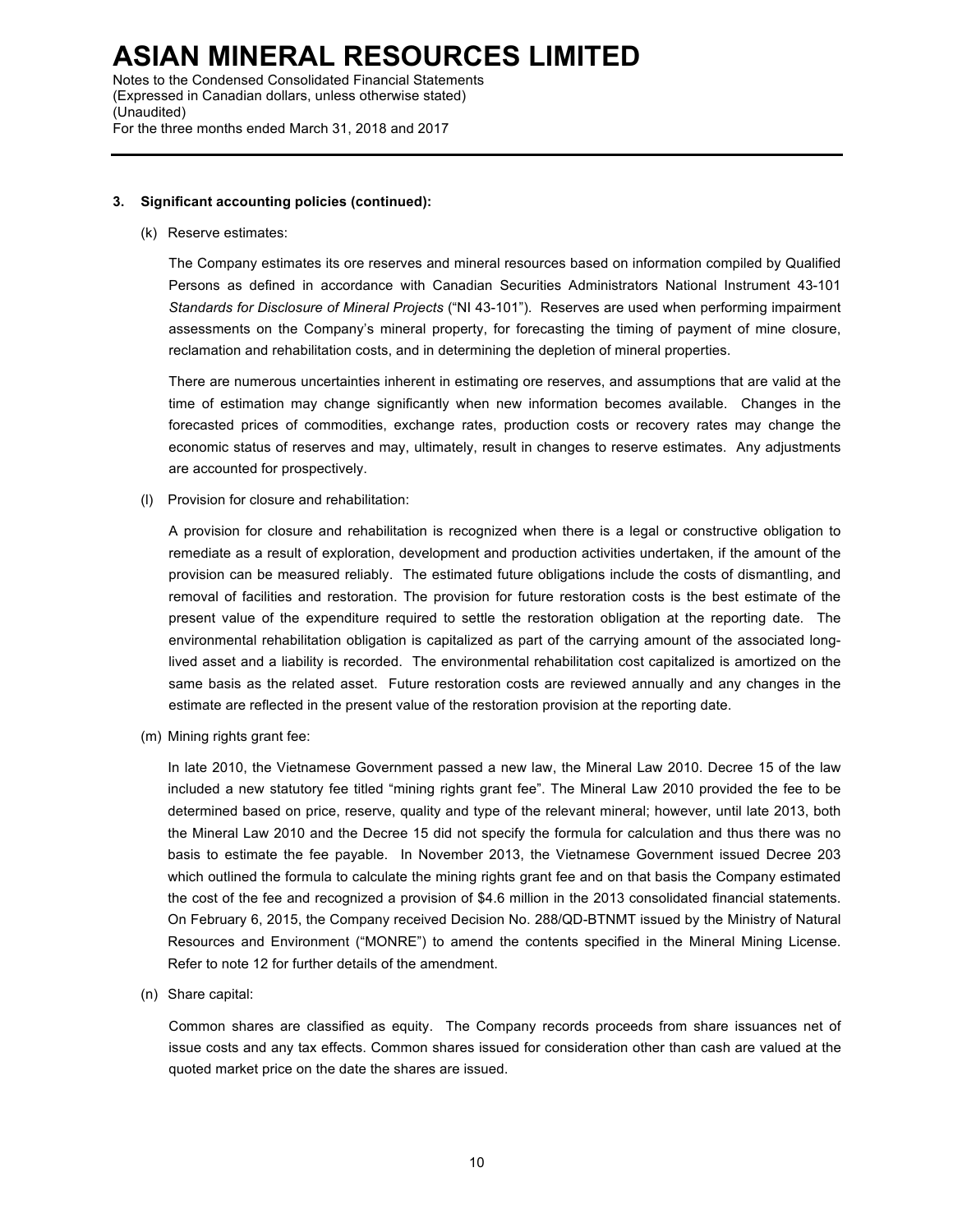Notes to the Condensed Consolidated Financial Statements (Expressed in Canadian dollars, unless otherwise stated) (Unaudited) For the three months ended March 31, 2018 and 2017

# **3. Significant accounting policies (continued):**

(o) Share-based payments:

The Company has a share option plan, under which the fair value of all share-based awards is estimated using the Black-Scholes Option Pricing Model at the grant date and amortized over the vesting periods. An individual is classified as an employee when the individual is an employee for legal or tax purposes (direct employee) or provides services similar to those performed by a direct employee, including directors of the Company. Share-based payments to non-employees are measured at the fair value of the goods or services received, or the fair value of the equity instruments issued if it is determined the fair value of the goods or services received cannot be reliably measured and are recorded at the date the goods or services are received. The amount recognized as an expense is adjusted to reflect the number of awards expected to vest. The offset is credited to share-based payment reserve.

Upon the exercise of the share purchase options, consideration paid together with the amount previously recognized in the share-based payment reserve is recorded as an increase to share capital. Charges for share purchase options that are forfeited before vesting are reversed from the share-based payments reserves. For those share purchase options that expire or are forfeited after vesting, the amount previously recorded in share-based payments reserve is transferred to deficit.

(p) Interest expense:

Interest is recognized using the effectiveness interest method, taking into account the principal outstanding and the effective rate over the period to maturity.

(q) Royalties and export tariffs:

A royalty is payable to the Vietnamese Government calculated at 10% of the value of nickel concentrate sale price less export tax, processing costs, bagging costs, freight costs, custom charges and warehouse costs. Royalty expense is recorded when revenue from the sale of nickel concentrate is recognized.

Export tariff is payable to the Vietnamese Government and calculated at 20% of the value of nickel concentrate sale price less sea freight costs.

(r) Income taxes:

Income tax expense comprises current and deferred tax. Current tax and deferred tax are recognized in the statement of operations except to the extent that the tax relates to a business combination, or items recognized directly in equity or in other comprehensive income (loss).

A deferred tax asset is recognized for unused tax losses, tax credits and deductible temporary differences, to the extent that it is probable that future taxable profits will be available against which they can be utilized.

Deferred tax assets are reviewed each reporting date and are reduced to the extent that it is no longer probable that the related tax benefit will be realized.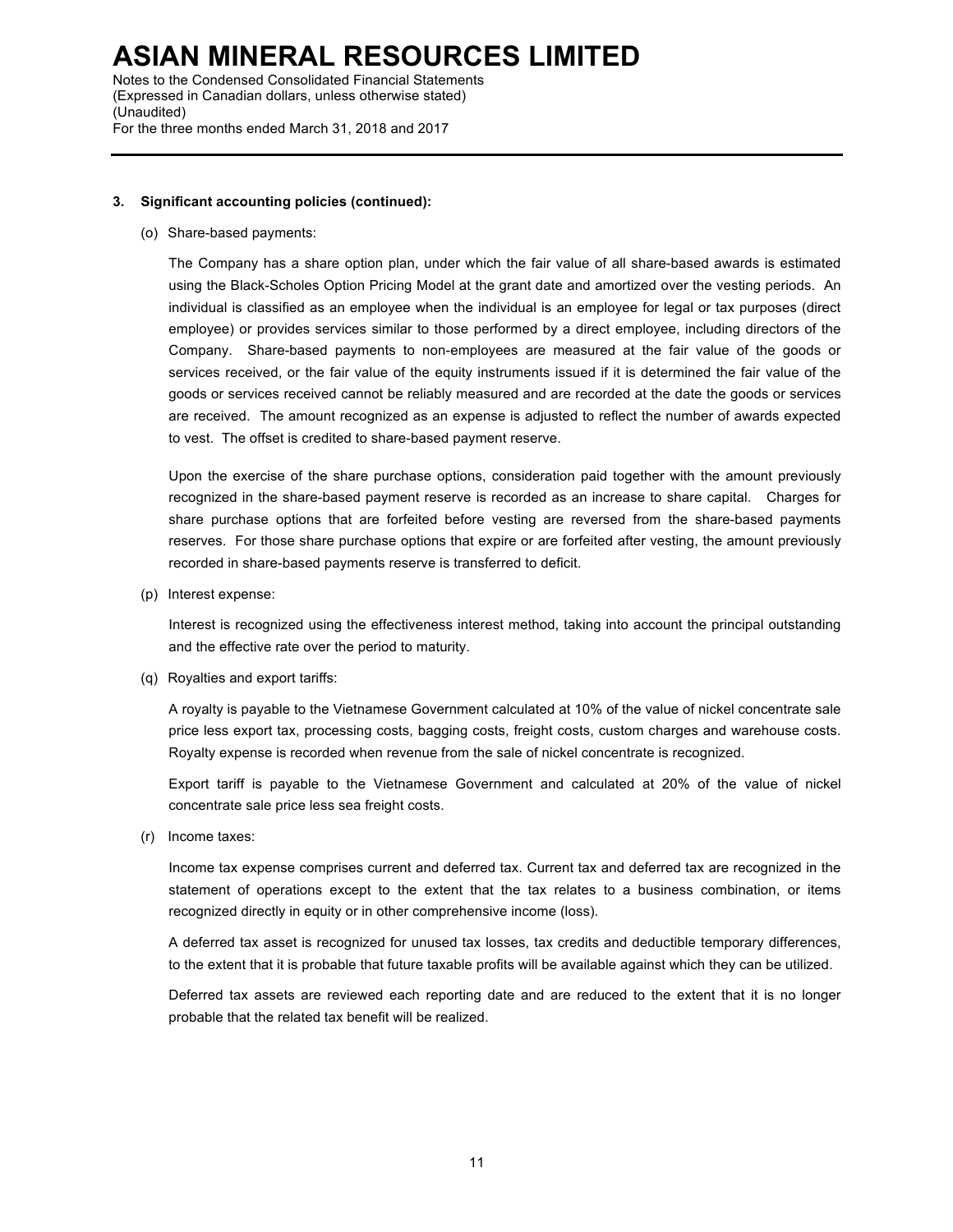Notes to the Condensed Consolidated Financial Statements (Expressed in Canadian dollars, unless otherwise stated) (Unaudited) For the three months ended March 31, 2018 and 2017

# **3. Significant accounting policies (continued):**

(r) Income taxes (continued):

Deferred tax is recognized in respect of temporary differences between the carrying amounts of assets and liabilities for financial reporting purposes and the amounts used for taxation purposes. Deferred tax is not recognized for the temporary differences arising from the initial recognition of assets or liabilities in a transaction that is not a business combination and that affects neither accounting, nor taxable profit or loss. Deferred tax is measured at the tax rates that are expected to be in effect when temporary differences reverse, based on the laws that have been enacted or substantively enacted at the reporting date. Deferred tax assets and liabilities are offset if there is a legally enforceable right to offset the tax liabilities and assets, and they relate to income taxes levied by the same tax authority.

(s) Financial instruments:

Non-derivative financial assets and liabilities:

The Company initially recognizes loans and receivables and deposits on the date that they are originated. All other financial assets (including assets designated at fair value through profit or loss) are recognized on the trade date at which the Company becomes a party to the contractual provisions of the instrument.

The Company derecognizes a financial asset when the contractual rights to the cash flows from the asset expire, or it transfers the rights to receive the contractual cash flows of the financial asset in a transaction in which substantially all the risks and rewards of ownership of the financial asset are transferred.

Financial assets and liabilities are offset and the net amount presented in the statement of financial position when, and only when, the Company has a legal right to offset the amounts and intends either to settle on a net basis or to realize the asset and settle the liability simultaneously.

### *Loans and receivables*

Loans and receivables are financial assets with fixed or determinable payments that are not quoted in an active market. Such assets are recognized initially at fair value plus any directly attributable transaction costs. Subsequent to initial recognition, loans and receivables are measured at amortized cost using the effective interest rate method, less any impairment losses. Loans and receivables comprise cash and cash equivalents,accounts receivable and environmental bond.

### *Impairment of financial assets*

Financial assets are assessed for indicators of impairment at each period end. Financial assets are impaired when there is objective evidence that, as a result of one or more events that occurred after the initial recognition of the financial asset, the estimated future cash flows of the investment have been impacted.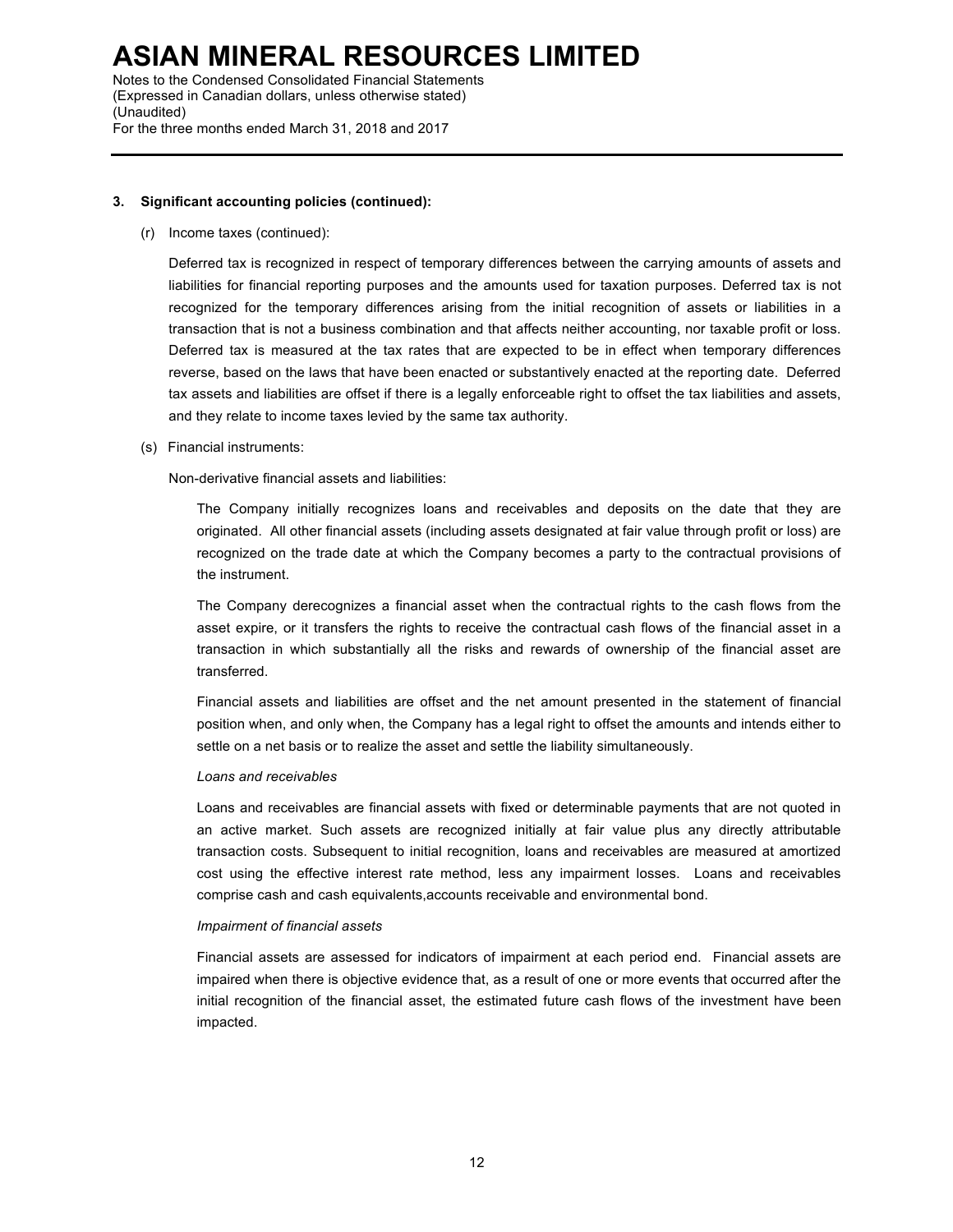Notes to the Condensed Consolidated Financial Statements (Expressed in Canadian dollars, unless otherwise stated) (Unaudited) For the three months ended March 31, 2018 and 2017

# **3. Significant accounting policies (continued):**

(s) Financial instruments (continued):

# *Financial liabilities*

Financial liabilities are recognized initially at fair value plus any directly attributable transaction costs. Subsequent to initial recognition, derivative financial liabilities are measured at fair value and other financial liabilities at amortized cost using the effective interest method.

The Company has the following non-derivative financial liabilities: trade payables and accrued liabilities, other current liabilities and non-current liabilities, which are classified as other financial liabilities.

(t) Earnings (loss) per share:

Basic earnings (loss) per share is calculated by dividing the income (loss) available to common shareholders by the weighted average number of common shares outstanding during the year. For all periods presented, income (loss) available to common shareholders equals the reported income (loss) attributable to the shareholders of the Company.

Diluted earnings (loss) per share is calculated using the treasury stock method. Under the treasury stock method, the weighted average number of common shares issued and outstanding used for the calculation of diluted earnings (loss) per share assumes that the proceeds to be received on the exercise of dilutive stock options and warrants are used to repurchase common shares at the average market price during the year.

### **4. Changes in accounting standards:**

### IFRS 9 *Financial Instruments*

IFRS 9 sets out requirements for recognizing and measuring financial assets, financial liabilities and some contracts to buy or sell non-financial items. This standard replaces IAS 39 Financial Instruments: Recognition and Measurement. The adoption of IFRS 9 did not have a material impact on the consolidated financial statements because of the nature of the Company's operations and the types of financial assets that it holds.

# (i) *Classification and measurement of financial assets and financial liabilities*

IFRS 9 largely retains the existing requirements in IAS 39 for the classification and measurement of financial liabilities. However, it eliminates the previous IAS 39 categories for financial assets of held- to-maturity, loans and receivables, and available for sale.

Under IFRS 9, on initial recognition, a financial asset is classified as measured at: amortized cost; Fair Value in Other Comprehensive Income ("FVOCI") – debt investment; FVOCI – equity investment; or Fair Value Through Profit or Loss ("FVTPL"). The classification of financial assets under IFRS 9 is generally based on the business model in which a financial asset is managed and its contractual cash flow characteristics. Derivatives embedded in contracts where the host is a financial asset in the scope of the standard are never separated. Instead, the hybrid financial instrument as a whole is assessed for classification.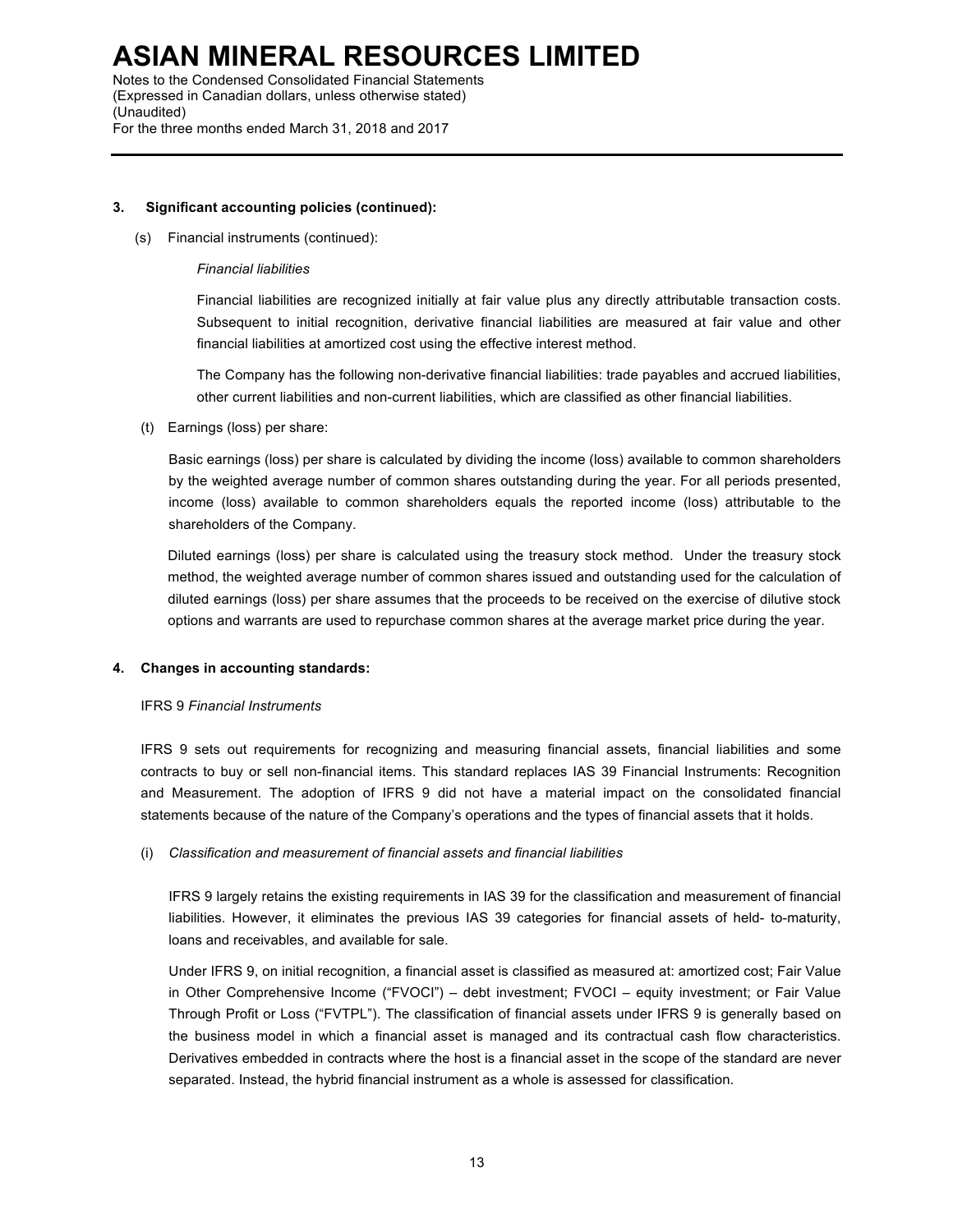Notes to the Condensed Consolidated Financial Statements (Expressed in Canadian dollars, unless otherwise stated) (Unaudited) For the three months ended March 31, 2018 and 2017

### **4. Changes in accounting standards (continued):**

A financial asset is measured at amortized cost if it meets both of the following conditions and is not designated as at FVTPL:

- it is held within a business model whose objective is to hold assets to collect contractual cash flows; and - its contractual terms give rise on specified dates to cash flows that are solely payments of principal and interest on the principal amount outstanding.

A debt investment is measured at FVOCI if it meets both of the following conditions and is not designated as at FVTPL:

- it is held within a business model whose objective is achieved by both collecting contractual cash flows and selling financial assets; and
- its contractual terms give rise on specified dates to cash flows that are solely payments of principal and interest on the principal amount outstanding.

On initial recognition of an equity investment that is not held for trading, the Company may irrevocably elect to present subsequent changes in the investment's fair value in OCI. This election is made on an investment-by-investment basis.

All financial assets not classified as measured at amortized cost or FVOCI as described above are measured at FVTPL. This includes all derivative financial assets. On initial recognition, the Company may irrevocably designate a financial asset that otherwise meets the requirements to be measured at amortized cost or at FVOCI as at FVTPL if doing so eliminates or significantly reduces an accounting mismatch that would otherwise arise.

A financial asset (unless it is a trade receivable without a significant financing component that is initially measured at the transaction price) is initially measured at fair value plus, for an item not at FVTPL, transaction costs that are directly attributable to its acquisition.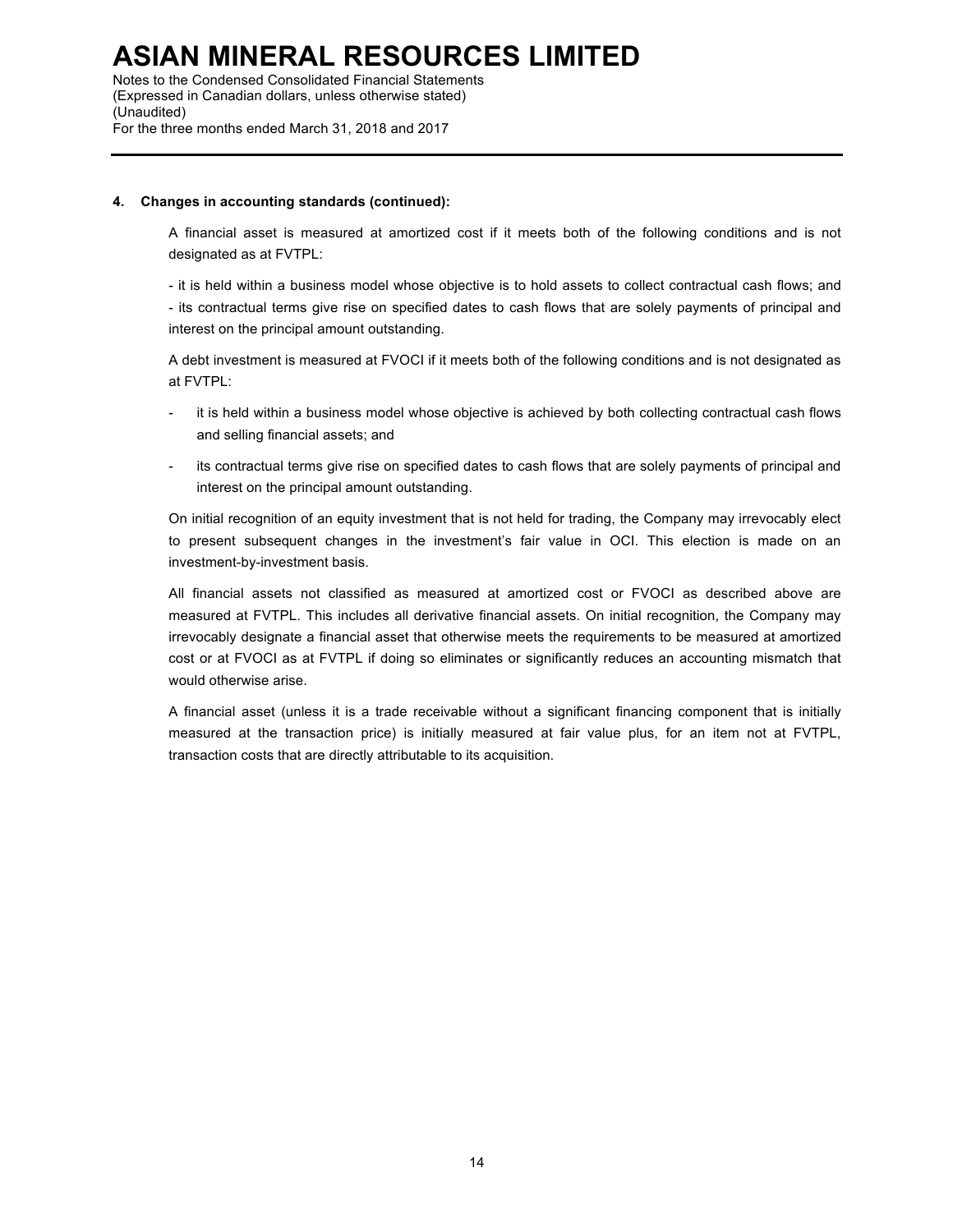# **4. Changes in accounting standards (continued):**

The following accounting policies apply to the subsequent measurement of financial assets.

| Financial assets at<br><b>FVTPL</b>   | These assets are subsequently measured at fair value. Net gains and losses,<br>including any interest or dividend income, are recognized in profit or loss.                                                                                                                                                                                                     |
|---------------------------------------|-----------------------------------------------------------------------------------------------------------------------------------------------------------------------------------------------------------------------------------------------------------------------------------------------------------------------------------------------------------------|
| Financial assets at<br>amortized cost | These assets are subsequently measured at amortized cost using the<br>effective interest method. The amortized cost is reduced by impairment<br>losses. Interest income, foreign exchange gains and losses and impairment<br>are recognized in profit or loss. Any gain or loss on derecognition is<br>recognized in profit or loss.                            |
| Debt investments at<br><b>FVOCI</b>   | These assets are subsequently measured at fair value. Interest income<br>calculated using the effective interest method, foreign exchange gains and<br>losses and impairment are recognized in profit or loss. Other net gains and<br>losses are recognized in OCI. On derecognition, gains and losses<br>accumulated in OCI are reclassified to profit or loss |
| Equity investments at<br><b>FVOCI</b> | These assets are subsequently measured at fair value. Dividends are<br>recognized as income in profit or loss unless the dividend clearly represents<br>a recovery of part of the cost of the investment. Other net gains and losses<br>are recognized in OCI and are never reclassified to profit or loss.                                                     |

There were no adjustments on adoption of IFRS 9 on the carrying amounts of financial assets at January 1, 2018.

# *(ii) Impairment of financial assets*

IFRS 9 replaces the 'incurred loss' model in IAS 39 with an 'expected credit loss' ("ECL") model. The new impairment model applies to financial assets measured at amortized cost, contract assets and debt investments at FVOCI, but not to investments in equity instruments. The impairment model in IFRS 9 applies additionally to lease receivables and financial guarantee contracts. The Company has no such items.

The financial assets at amortized cost consist of accounts receivables, cash and cash equivalents.

# *Measurement of ECLs*

ECLs are a probability-weighted estimate of credit losses. Credit losses are measured as the present value of all cash shortfalls (i.e., the difference between the cash flows due to the entity in accordance with the contract and the cash flows that the Company expects to receive). ECLs are discounted at the effective interest rate of the financial asset.

### *Credit-impaired financial assets*

At each reporting date, the Company assesses whether financial assets carried at amortized cost and debt securities at FVOCI are credit-impaired. A financial asset is 'credit-impaired' when one or more events that have a detrimental impact on the estimated future cash flows of the financial asset have occurred.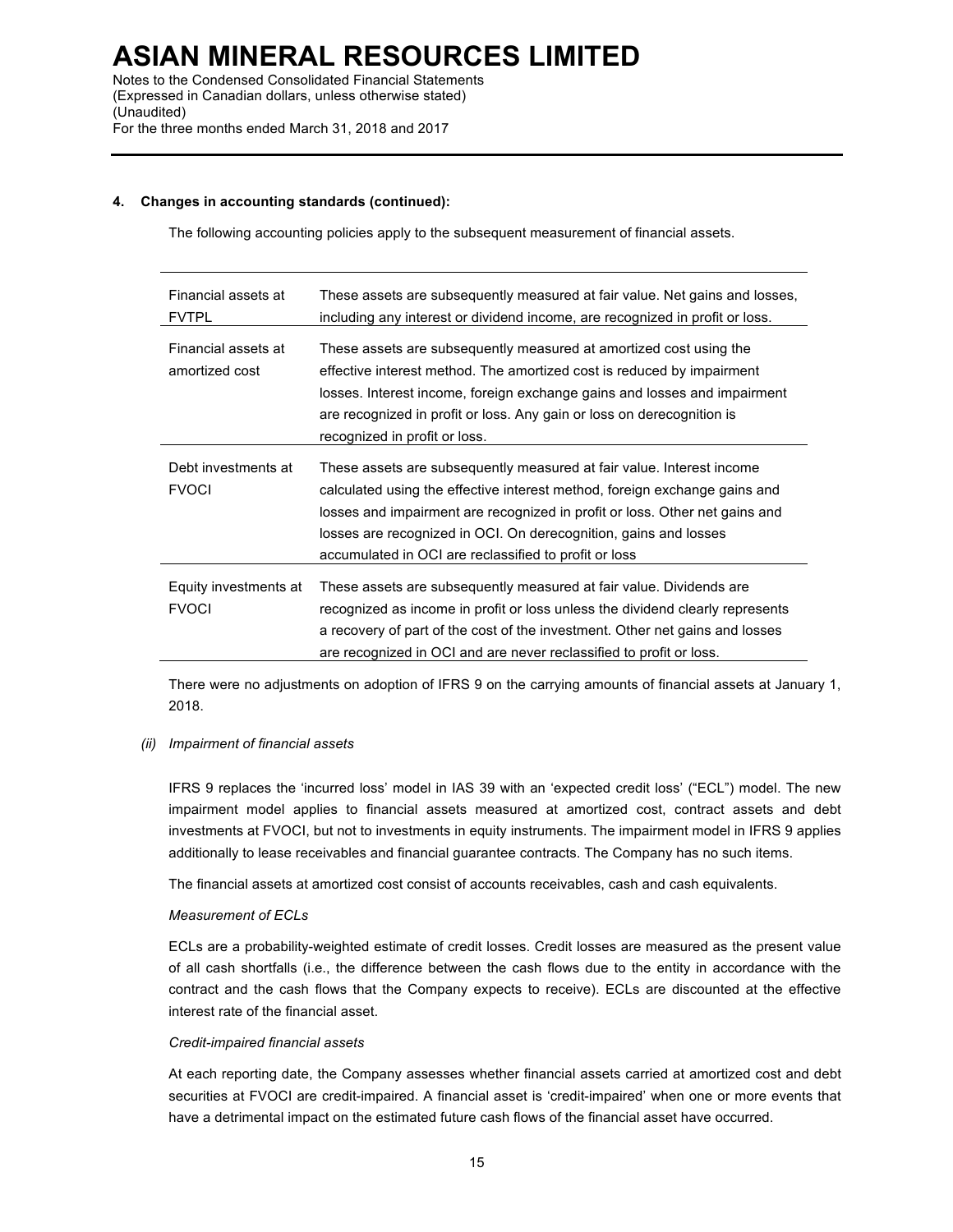Notes to the Condensed Consolidated Financial Statements (Expressed in Canadian dollars, unless otherwise stated) (Unaudited) For the three months ended March 31, 2018 and 2017

# **4. Changes in accounting standards (continued):**

# *Presentation of impairment*

Loss allowances for financial assets measured at amortized cost are deducted from the gross carrying amount of the assets. Impairment losses related to accounts and other receivables are presented separately in the statement of profit or loss and OCI. Impairment losses on other financial assets are presented under 'finance costs', similar to the presentation under IAS 39, and not presented separately in the statement of profit or loss and OCI due to materiality considerations.

# *Impact of the new impairment model*

For assets in the scope of the IFRS 9 impairment model, impairment losses are generally expected to increase and become more volatile. The Company has determined that the application of IFRS 9's impairment requirements at 1 January 2018 did not result in an additional impairment allowance.

# IFRS 15 *Revenue from Contracts with Customers*

On May 28, 2014, the IASB issued IFRS 15 Revenue from Contracts with Customers establishes a comprehensive framework for determining whether, how much and when revenue is recognized. It replaces existing revenue recognition guidance, including IAS 18 *Revenue,* IAS 11 *Construction Contracts* and IFRIC 13.

*Customer Loyalty Programs.* The Company also adopted IFRS 15 on January 1, 2018 however the adoption did not have a significant impact to the consolidated financial statements as the Company is not currently generating revenue from its operations.

### Recent accounting announcements

In January of 2016, the IASB issued IFRS 16 *Leases* ("IFRS 16") which replaces the existing leasing standard, IAS 17 *Leases*. The new standard effectively eliminates the distinction between operating and finance leases for lessees, while lessor accounting remains largely unchanged with the distinction between operating and finance leases retained. IFRS 16 takes effect on January 1, 2019, with earlier application permitted. The Company has not yet evaluated the impact of adopting this standard and does not intend to early adopt.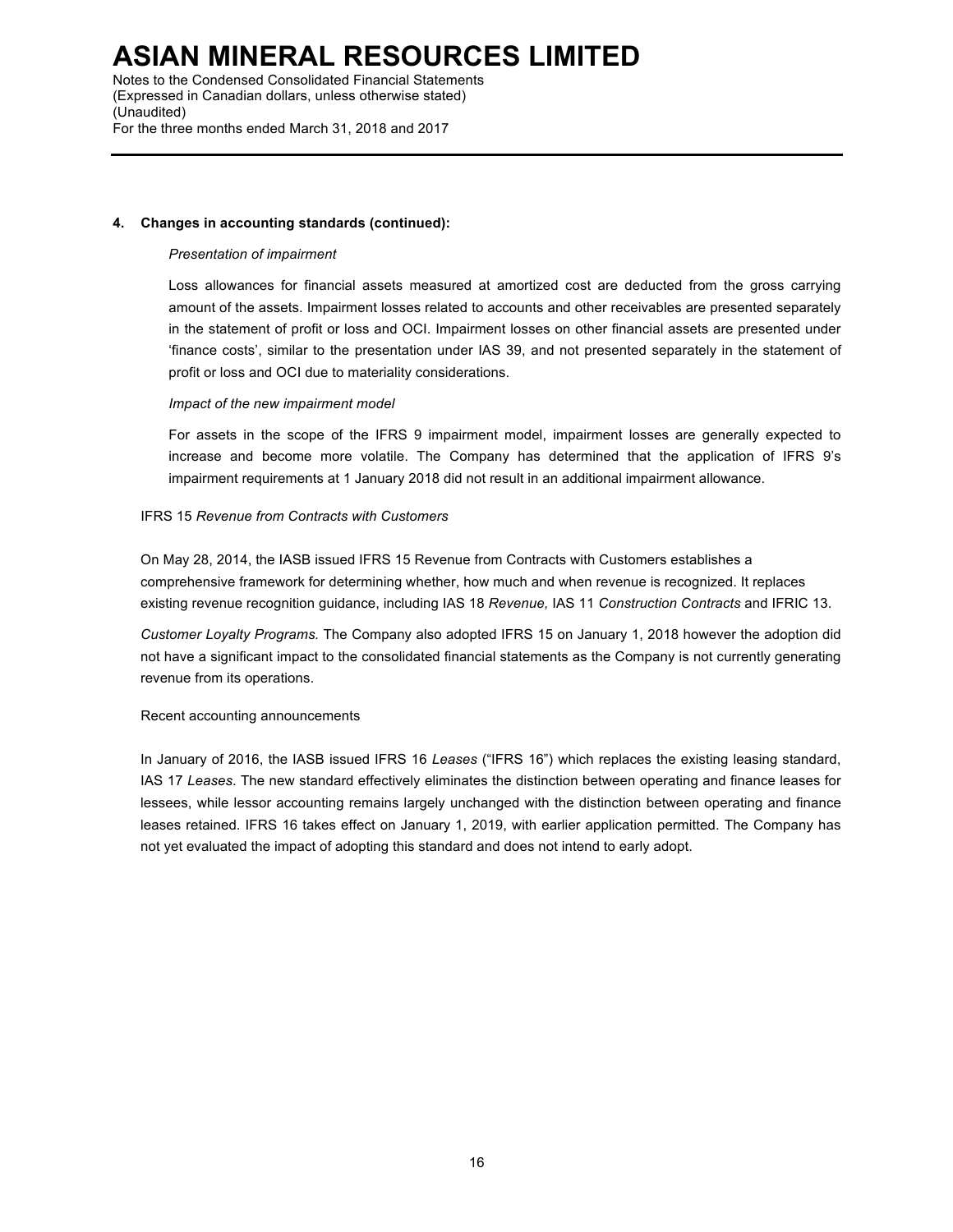Notes to the Condensed Consolidated Financial Statements (Expressed in Canadian dollars, unless otherwise stated) (Unaudited) For the three months ended March 31, 2018 and 2017

# **5. Critical judgments in applying accounting policies:**

The critical judgments that the Company's management has made in the process of applying the Company's accounting policies, apart from those involving estimations (note 6), that have the most significant effect on the amounts recognized in the Company's consolidated financial statements are as follows:

(a) Economic recoverability and probability of future economic benefits of exploration, evaluation and development costs:

Management has determined that exploration drilling, evaluation, development and related costs incurred which have been capitalized are economically recoverable. Management uses several criteria in its assessment of economic recoverability and probability of future economic benefits including geologic and metallurgic information, history of conversion of mineral deposits to proven and probable reserves, scoping and feasibility studies, accessible facilities, existing permits and life of mine plans.

(b) Functional currency:

The functional currency for each of the Company's subsidiaries is the currency of the primary economic environment in which the entity operates. It has been determined that the functional currency of BPNM is the United States dollar, while the functional currency for the Company and its other subsidiaries is the Canadian dollar. Assessment of functional currency involves certain judgments to determine the primary economic environment and the Company reconsiders the functional currency of its entities if there is a change in the events and conditions, which determine the primary economic environment.

(c) Going concern:

The assessment of the Company's ability to continue as a going concern (note 1) involves judgment regarding future funding available for its development of the Ban Phuc mine and for working capital requirements. Judgments must also be made with regard to events or conditions, which might give rise to significant uncertainty.

### **6. Key sources of estimation uncertainty:**

The preparation of the consolidated financial statements requires management to make estimates and assumptions of the effect of uncertain future events on the carrying amounts of the Company's assets and liabilities at the end of the reporting period. Actual results may differ from those estimates as the estimation process is inherently uncertain. Differences between the actual results and present estimates and assumptions have the potential to materially affect the Company's consolidated financial statements. Estimates are reviewed on an ongoing basis and are based on historical experience and other facts and circumstances. Revisions to estimates and the resulting effect on the carrying amounts of the Company's assets and liabilities are accounted for prospectively.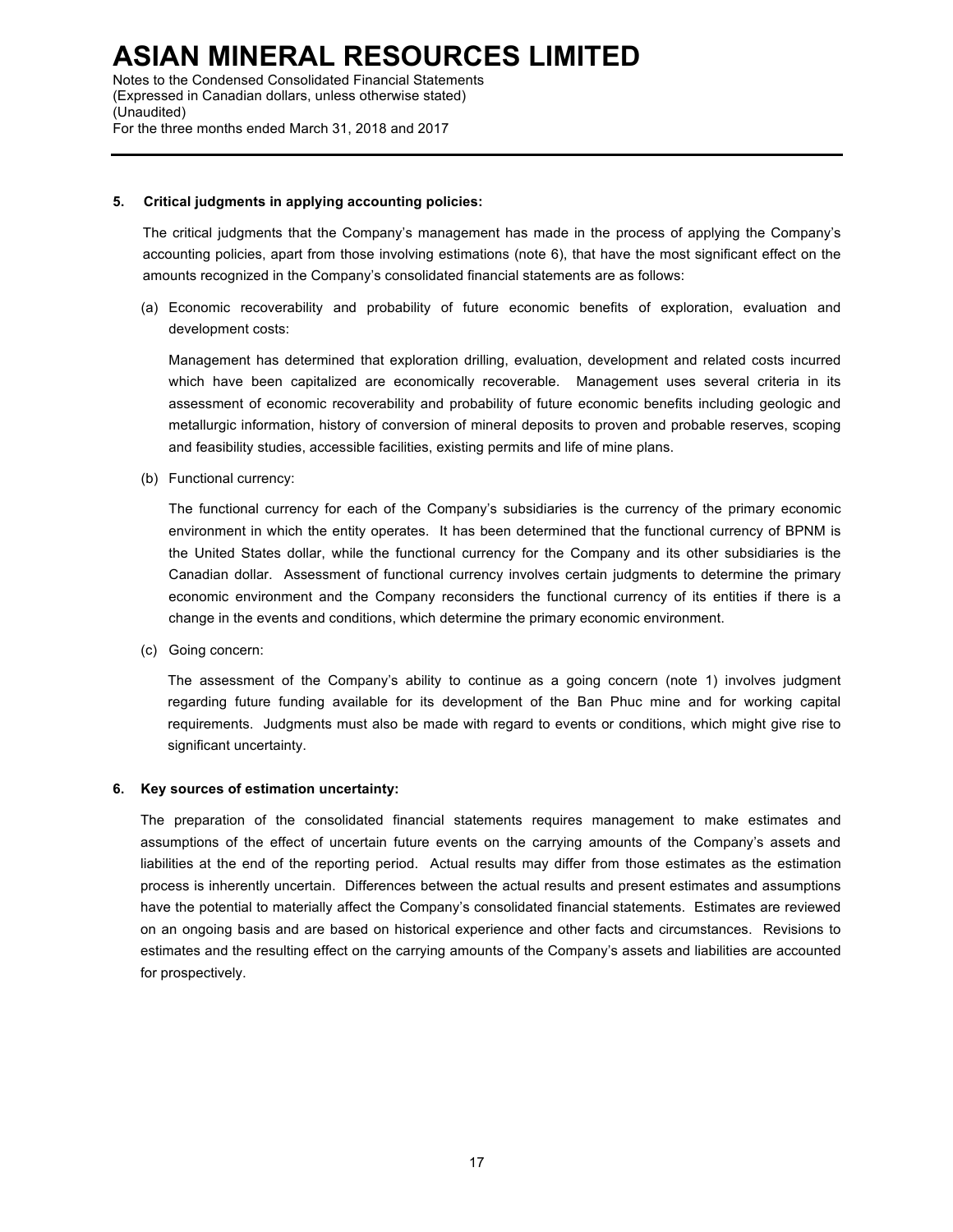Notes to the Condensed Consolidated Financial Statements (Expressed in Canadian dollars, unless otherwise stated) (Unaudited) For the three months ended March 31, 2018 and 2017

### **6. Key sources of estimation uncertainty (continued):**

The significant assumptions about the future and other major sources of estimation uncertainty as at the end of the reporting period that may result in a material adjustment to the carrying amounts of the Company's assets and liabilities are as follows:

(a) Impairment of mineral properties, plant and equipment:

The Company considers both external and internal sources of information in assessing whether there are any indications that mineral properties, plant and equipment are impaired. External sources of information the Company considers include changes in the market, economic and legal environment in which the Company operates that are not within its control and affect the recoverable amount of mineral properties, plant and equipment. Internal sources include the manner in which mineral properties, plant and equipment are being used or are expected to be used, and indications of economic performance of the assets.

In determining the recoverable amounts of the Company's mineral properties, plant and equipment, the Company's management makes estimates of the discounted future after-tax cash flows expected to be derived from its mineral properties using an appropriate discount rate. Reductions in metal price forecasts, increases in estimated future costs of production, increases in estimated future non-expansionary capital expenditures, reductions in the amount of recoverable reserves, resources and exploration potential and/or adverse current economics can result in a write down of the carrying amounts of the Company's mineral properties, plant and equipment.

(b) Operating expenses and costing of work-in-progress inventory:

In determining operating expenses recognized in the consolidated statement of comprehensive income (loss), the Company's management makes estimates of quantities of ore on stockpiles and in process and the recoverable nickel in this material to determine the cost of finished goods sold during the year. Changes in these estimates can result in a change in operating expenses in future periods and carrying amounts of inventories.

(c) Estimated recoverable nickel tonnes and ore reserve tonnes:

The carrying amounts of the Company's mineral properties, plant and equipment are depleted based on recoverable nickel tonnes and ore reserve tonnes. Changes to estimates of recoverable nickel tonnes, ore reserve tonnes and depletable costs, including changes resulting from revisions to the Company's mine plans and changes in metals prices forecasts, can result in a change to future depletion rates and impairment analysis.

(d) Estimated mine closure and rehabilitation costs:

The Company's provision for mine closure and reclamation cost obligations represents management's best estimate of the present value of the future cash outflows required to settle the liability which reflects estimates of future costs, inflation, movements in foreign exchange rates and assumption of risks associated with the future cash outflows. Changes in the above factors can result in a change to the provision recognized by the Company.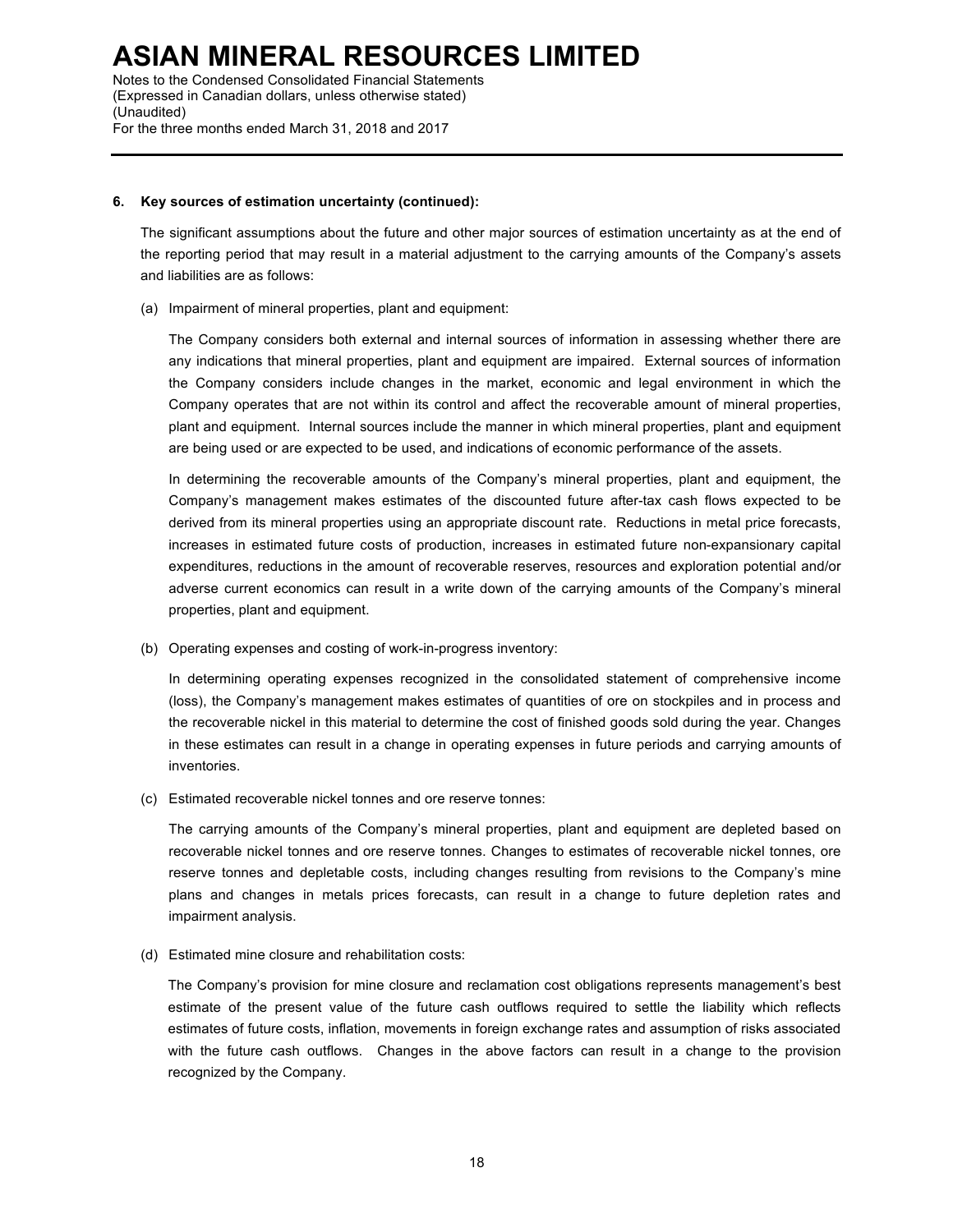Notes to the Condensed Consolidated Financial Statements (Expressed in Canadian dollars, unless otherwise stated) (Unaudited) For the three months ended March 31, 2018 and 2017

### **6. Key sources of estimation uncertainty (continued):**

Changes to the mine closure and rehabilitation cost obligations are recorded with a corresponding change to the carrying amounts of the related mineral properties, plant and equipment in the year identified. Adjustments to the carrying amounts of the related mineral properties, plant and equipment can result in a change to the future depletion expense.

#### (e) Income taxes and tax-related liabilities (note 10):

In assessing the probability of realizing income tax assets, management makes estimates related to expectations of future taxable income, applicable tax opportunities, expected timing of reversals of existing temporary differences and the likelihood that tax positions taken will be sustained upon examination by applicable tax authorities. In making its assessments, management gives additional weight to positive and negative evidence that can be objectively verified. Estimates for future taxable income are based on forecasted income from operations and the application of existing tax laws in each jurisdiction. Weight is attached to tax planning opportunities that are within the Company's control, feasible and can be implemented without significant obstacles. The likelihood that tax positions taken will be sustained upon examination by applicable tax authorities is assessed based on individual facts and circumstances of the relevant tax position evaluated in light of all available evidence. Where applicable tax laws and regulations are either unclear or subject to ongoing varying interpretations, it is reasonably possible that changes in these estimates could occur, which may materially affect the amounts of income tax assets recognized.

(f) Share-based compensation:

The Company includes an estimate of forfeitures, share price volatility, expected life of awards and risk-free interest rates in the calculation of the expense related to certain long-term employee incentive plans. These estimates are based on previous experience and may change throughout the life of an incentive plan. Such changes could impact the share-based compensation expense and share-based payments reserve.

(g) Provisional pricing contracts:

Nickel concentrate is invoiced when shipped and amounts recognized as revenue are based on the Company's assessment of the mineral content and grade, based on internal assays, of the concentrate shipments. Final assays determine the final payable ounces by the Company's customers. Therefore, there is significant estimation uncertainty surrounding the recognition of revenues based on preliminary assays. Any adjustments to revenue recognized based on final assays are accounted for prospectively.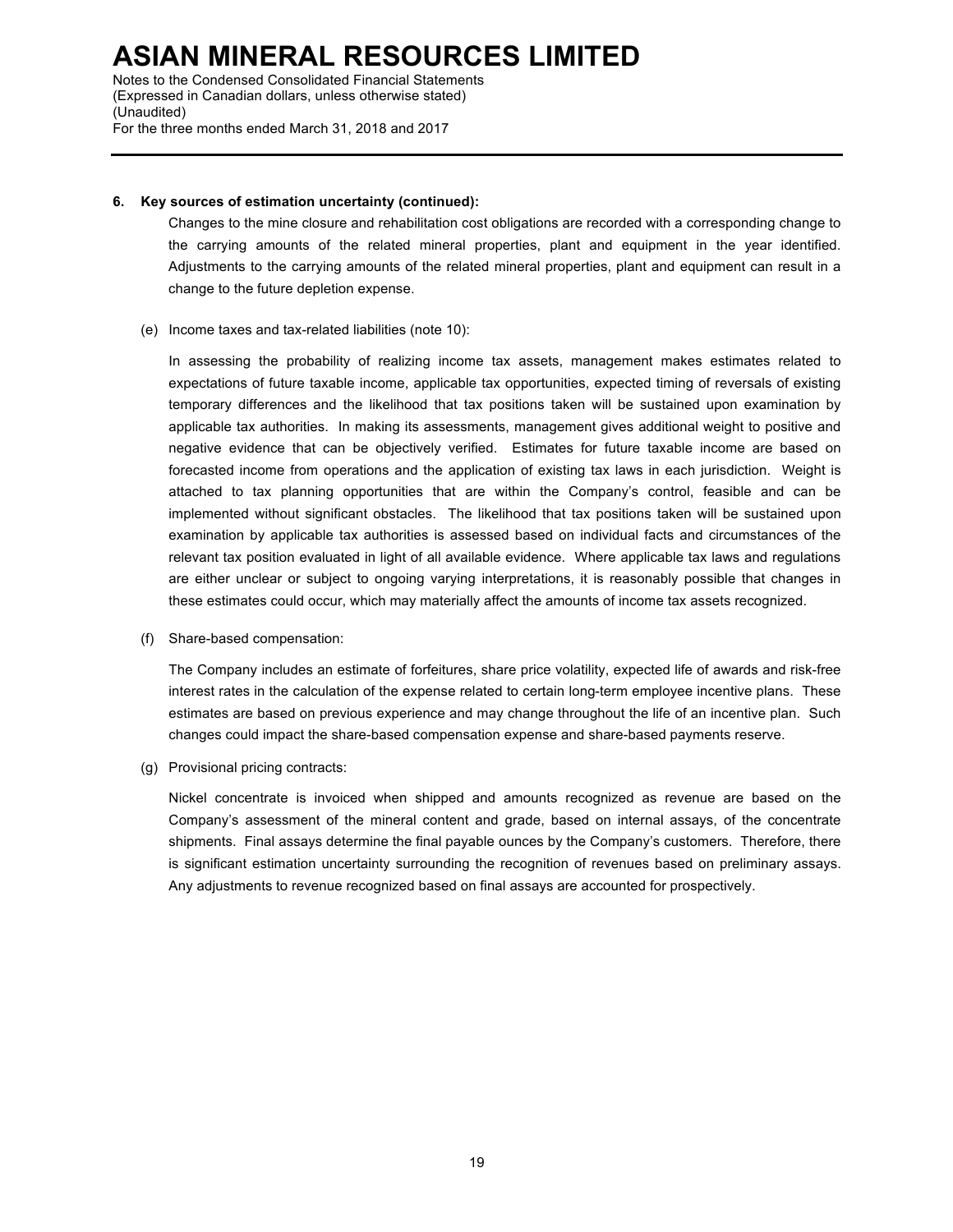# **7. Accounts receivable and prepaid expenses:**

|                                 | March 31,<br>2018 | December 31.<br>2017 |
|---------------------------------|-------------------|----------------------|
| <b>GST</b> refundable           | \$<br>46,852      | \$<br>44,966         |
| Export tax receivable           | 600,564           | 584,365              |
| Other receivables               | 117,706           | 163,040              |
| Allowance for doubtful accounts | (114, 518)        | (111, 429)           |
|                                 | 650,604           | \$<br>680,942        |

The Company is in discussion with Vietnam customs departments with regard to a refund request in respect of export taxes. The customs value to determine the export tariff is the selling price of goods at the exporting checkpoint exclusive of international insurance costs and international freight costs. A provisional price is determined by customs at the time of export/import subject to adjustment once the final price of the goods is determined. An export tax receivable arises when the amount per the final invoice is less than the provisional invoice. Under the Company's off-take agreement for nickel concentrates, the price of nickel is determined based on the LME ("London Metal Bulletin") Cash Settlement Price as published in LME and the delivery terms are FOB ("free on board") load port in accordance with FOB Incoterms 2000. Ocean freight charges are the seller's obligation but are paid by the buyer and deducted from the amount payable in the provisional invoice for each shipment. In practice, the Company received the net amount for goods sold which is equal to the LME price less the ocean freight charges. Therefore, in the Company's view, the LME price comprised the ocean freight charges, which should be deducted to determine the price for export tax. It is the customs departments' view that the ocean freight charges should not be deducted in determining the applicable LME price.

The Company continues to work with relevant authorities on the related matter. Management strongly believes that the Company is capable of providing sufficient documents to support its position, however, if it fails to do so, the export tax receivables of \$600,564 as at March 31, 2018 would not be refunded. Moreover, there may be a possibility that the customs branch and department would request the Company to adjust the price for determining export tax with respect to all of the shipments of goods that were made by the Company. In such case, the additional export tax that could be payable is estimated at \$948,112.

# **8. Inventories:**

|                                   |   | March 31,<br>2018 |   | December 31.<br>2017 |
|-----------------------------------|---|-------------------|---|----------------------|
| Consumable materials and supplies | S | 322.765           | S | 314,234              |
|                                   | S | 322,765           | S | 314,234              |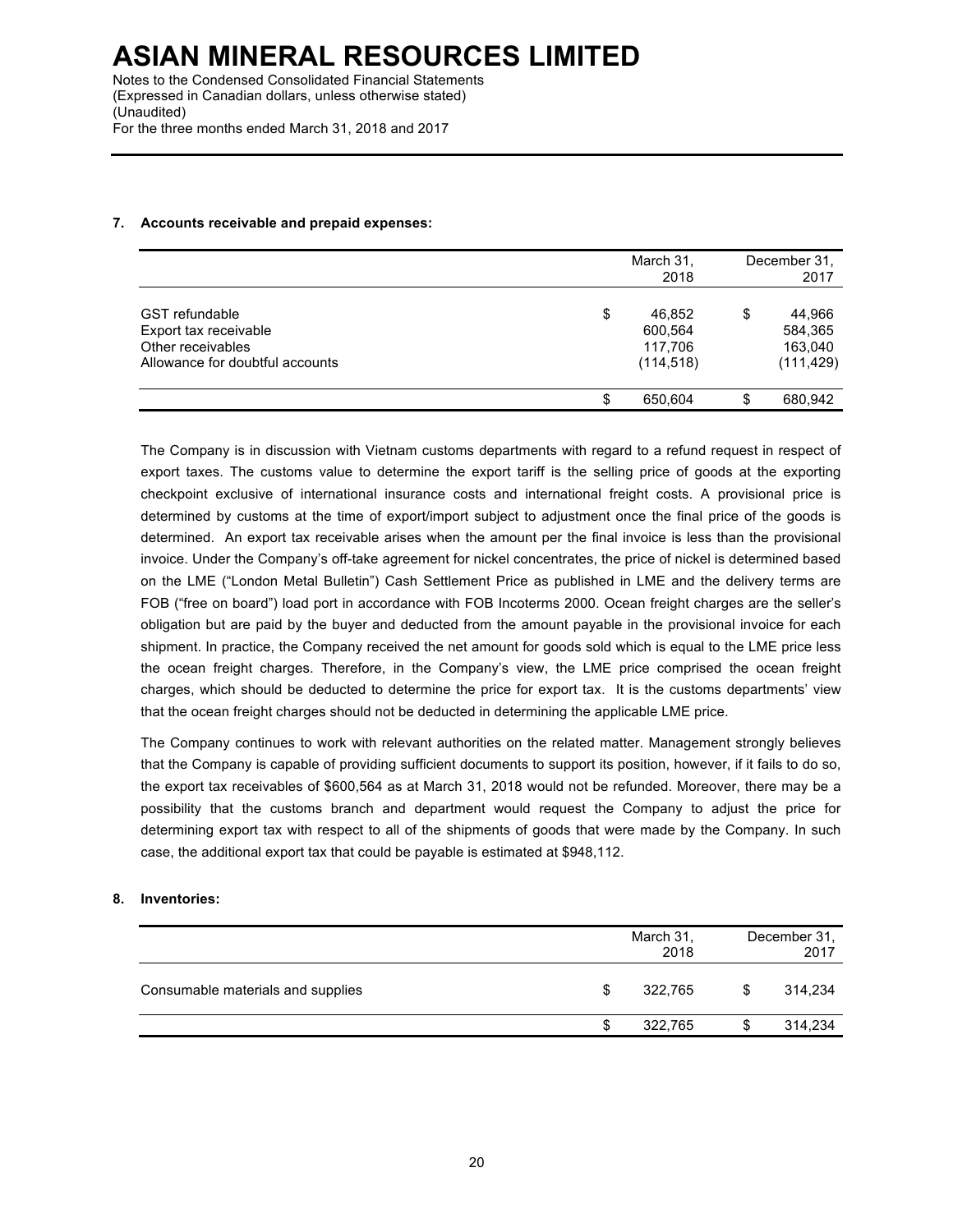# **9. Trade payables and accrued liabilities:**

|                                  |    | March 31, |    | December 31, |
|----------------------------------|----|-----------|----|--------------|
|                                  |    | 2018      |    | 2017         |
| Trade and other payables         | \$ | 309,249   | \$ | 188.416      |
| Royalty tax                      |    | 2,344,227 |    | 2,280,997    |
| Environmental protection fee     |    | 544.474   |    | 529,788      |
| Value-added tax                  |    | 363.044   |    | 353,252      |
| Personal income tax              |    | 3,353,243 |    | 3,236,920    |
| Foreign contractor tax           |    | 1.725.441 |    | 1,610,107    |
| Due to related parties (note 18) |    | 1.210.853 |    | 1,107,750    |
|                                  | S  | 9,850,531 | S  | 9,307,230    |

In March 2017, the General Department of Taxation ("GDT") commenced a tax audit at BPNM with regards to various types of taxes including value added tax, personal income tax, royalty tax, environmental protection fee, foreign contractor tax and corporate income tax for the period from 2010 to 2016. The Company had previously been audited for the period from 2010 to 2014 by the Son La Department of Taxation who had finalized its tax audit at the provincial level. Although the GDT has not issued any draft or official tax audit minutes, based on discussions with the GDT, the Company's management were notified of a number of matters, detailed as follows.

# Royalty tax:

The royalty tax liabilities that remain outstanding as of March 31, 2018 were historically accrued based on the prescribed methodology as stipulated by the Son La People's Committee ("Son La'). In 2014 the Son La Department of Natural Resources determined the ratio applicable to the Company for converting the quantity of finished concentrate into gross ore mined upon which the royalty taxes are based should be 7:1. This ratio was based on early plant commissioning and operation during which low grade ore was processed resulting in an unreasonably high ratio. The Company has determined that the 7:1 ratio resulted in significantly higher estimates of ore mined compared with actual ore production and therefore significantly higher royalties. The Company estimates the excess royalties paid and/or accrued to be approximately \$4.5 million higher than if they had been based on the actual ore production. On 31 January 2018 the Company received an official letter from Son La which acknowledges the total quantity of gross ore mined and concentrate produced by the Company for the period from July 2013 to September 2016 reflecting an actual ratio of ore mined to concentrate of closer to 4:1. The Company strongly believes that such official letter serves as the key evidence to support the Company's method used in determining the actual quantity of ore which would ultimately result in a refund of a portion of royalties previously paid.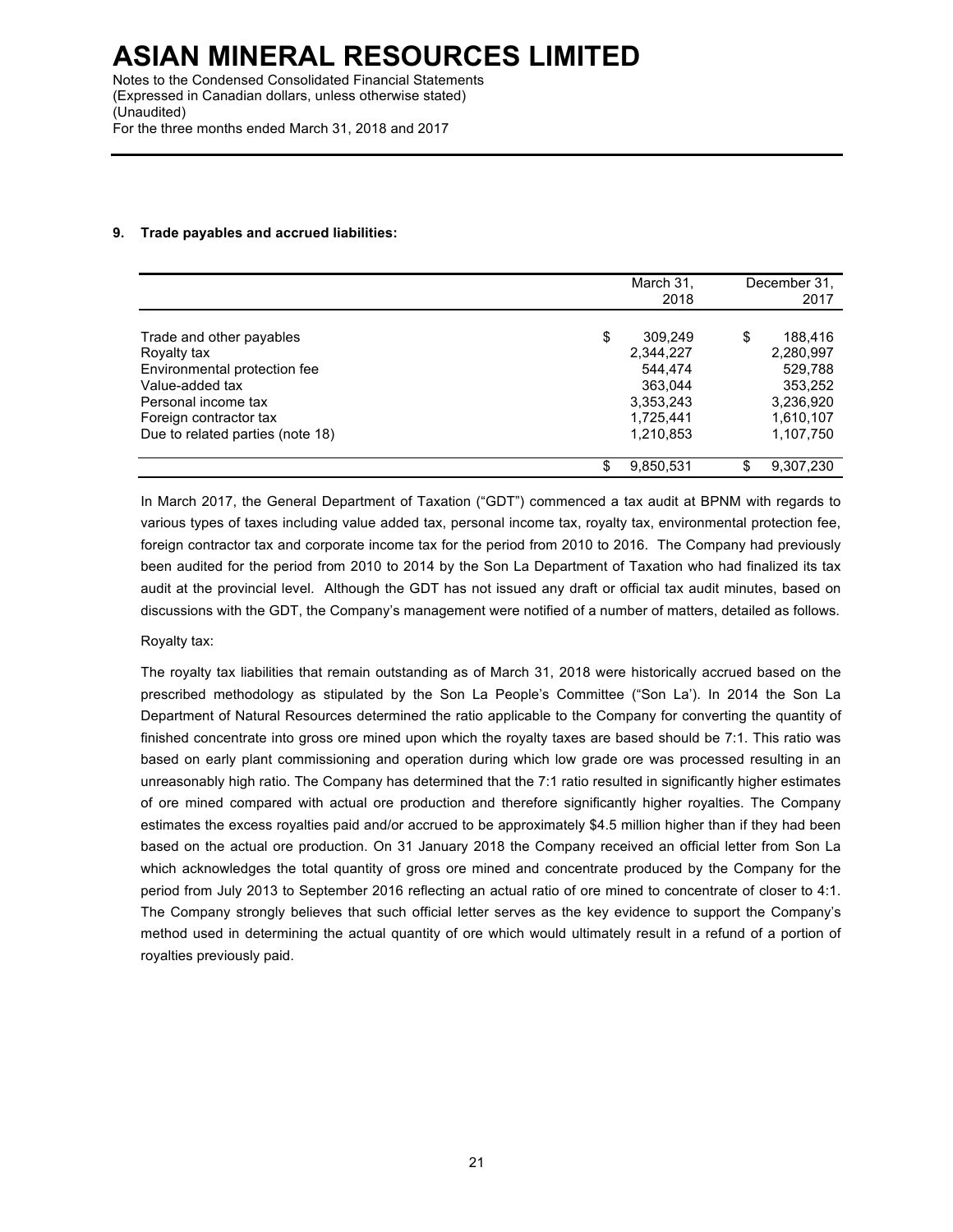Notes to the Condensed Consolidated Financial Statements (Expressed in Canadian dollars, unless otherwise stated) (Unaudited) For the three months ended March 31, 2018 and 2017

#### **9. Trade payables and accrued liabilities (continued):**

Both GDT and the Company share the view that the quantity of natural resource actually exploited (the "input" method") should be used for the royalty tax calculation. However, GDT and the Company do not agree on the definition of actually exploited resources. The GDT is of the view that exploited resources includes waste rock and soil in addition to processed ore which would increase the volumes subject to royalties. The Company has estimated that using the input method based on the GDT methodology the potential liability would be reduced from the amount currently accrued by approximately \$0.4 million. Given the ongoing discussions with the GDT and uncertainty in the final royalty determination, no reduction of the historical accrual has been recorded.

#### Environmental protection fee:

The environmental protection fee ('EPF') is applied at a rate based on either (1) actual exploited resources, or (2) for minerals which must be screened, sorted or enriched before sale, based on an estimated quantity of gross ore mined using a ratio for converting the quantity of finished mineral production. The Company historically accrued the EPF based on the first method as agreed with Son La using total exploited resources, including both ore mined and waste rock and soil, multiplied by the applicable EPF fee rate. The GDT is of the view that the Company should have used the second method since the mined ore is subject to further processing into concentrate. Using the GDT method based on the ratio of 7:1 determined by the Son La Department of Natural Resources, the Company estimates the additional potential liability could be as much as \$1.2 million higher. However based on the actual ratio of closer to 4:1 as noted above, the Company estimates a potential reduction in the liability of \$0.2 million. Given the ongoing discussions with the GDT and uncertainty in the final EPF determination, no adjustment to the historical accrual has been recorded.

### Value-added tax:

The Company, through its Vietnam subsidiary pays value added tax (VAT) on the purchase and sale of goods and services at a rate of 5% and 10%. The Company's concentrate is a processed natural resource/mineral which is subject to VAT and applicable tax rate of 0% VAT when exported. The net amount paid or payable is recoverable, but such recovery is subject to review and assessment by local tax authorities. During the year ended December 31, 2016, the Vietnamese Ministry of Finance amended the value-added tax law whereby an entity operating in the mineral industry would be entitled to VAT refund if the ratio of its mining costs, (including power and other energy costs) to total production costs is under 51% based on 2015 audited figures. The Company determined that its ratio of mining costs to total production costs for 2015 was higher than the 51% threshold, therefore the Company did not recognized VAT receivables in respect of costs incurred subsequent to July 1, 2016.

The GDT had determined that the Company owes an amount of \$0.2 million relating to refunds received during 2016 that it was not entitled to. The Company has therefore accrued this payable as at March 31, 2018 along with penalties and interest, estimated at \$0.05 million and \$0.07 million respectively.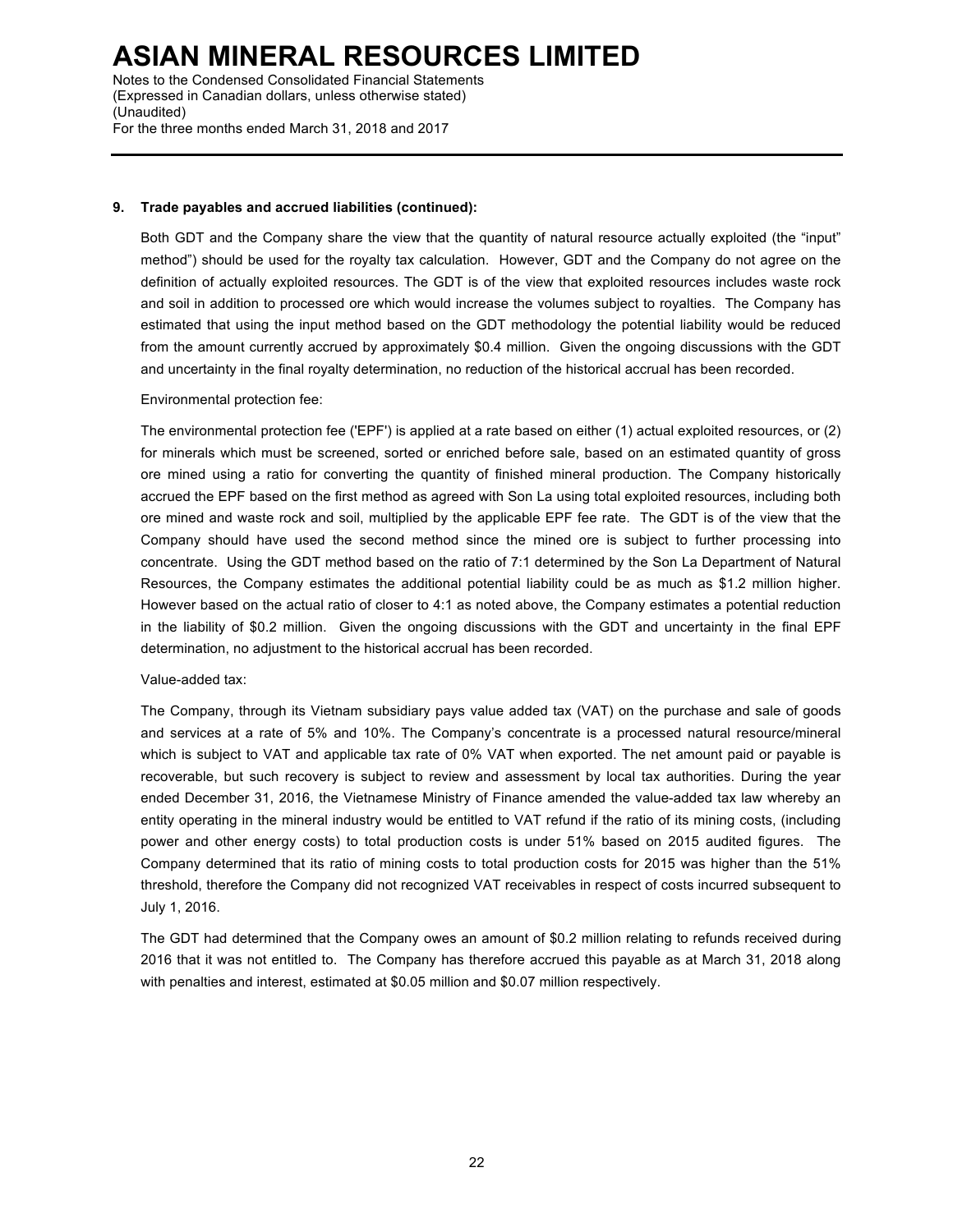Notes to the Condensed Consolidated Financial Statements (Expressed in Canadian dollars, unless otherwise stated) (Unaudited) For the three months ended March 31, 2018 and 2017

### **9. Trade payables and accrued liabilities (continued):**

#### Personal income tax:

Historically the Company applied remote area allowances for Hanoi-based employees and for staff employed for a period greater than five years who are not eligible for concessional personal income tax ("PIT") allowances in the declaration and payment of PIT. On the assumption that the expatriates who worked full time in Hanoi and travelled back and forth to the mine site were not subject to non-taxable remote area allowance, the GDT has determined that additional PIT estimated at \$2.0 million is owing. Therefore the Company has accrued this amount at March 31, 2018. The associated potential penalties and interest are estimated at \$0.3 million and \$0.8 million respectively which have also been accrued. The Company is proposing the tax authority consider applying the remote allowance for the periods the expatriates actually worked at the mine site, however the GDT has not responded to this position.

### **10. Other current liabilities:**

Other current liabilities include final installments of the mining rights grant fees and afforestation which were payable in 2017, and installments of environment rehabilitation which are due and payable in 2018.

The Company had recorded a mining rights grant fee for the right to exploit minerals at Ban Phuc, based on reserve tonnes, as outlined in Mineral Law 2010, Decree 15 and 203 issued by the Vietnamese government and Decision 288 issued by MONRE. On February 6, 2015, the Company received Decision No. 288/QD-BTNMT issued by the MONRE to amend the contents specified in the Mineral Mining License (the "Decision"). In the Decision, the mining rights grant fee was revised to \$2.9 million and payable in annual installments. As at March 31, 2018, an amount of \$823,327 was due and payable.

### **11. Provision for closure and rehabilitation:**

Based on the Environmental Impact Assessment ("EIA"), and Environment Resettlement and Rehabilitation Program ("ERRP"), as previously submitted to the authorities for the Ban Phuc project, the MONRE provides confirmation of the estimate for closure and rehabilitation. On this basis these consolidated financial statements reflect a provision for site closure and rehabilitation as at March 31, 2018 in the amount of \$418,184 (December 31, 2017 - \$406,904). As of March 31, 2018, the Company has deposited with MONRE \$353,595 (December 31, 2017 - \$344,057) as an advance deposit for future closure and rehabilitation expenditures.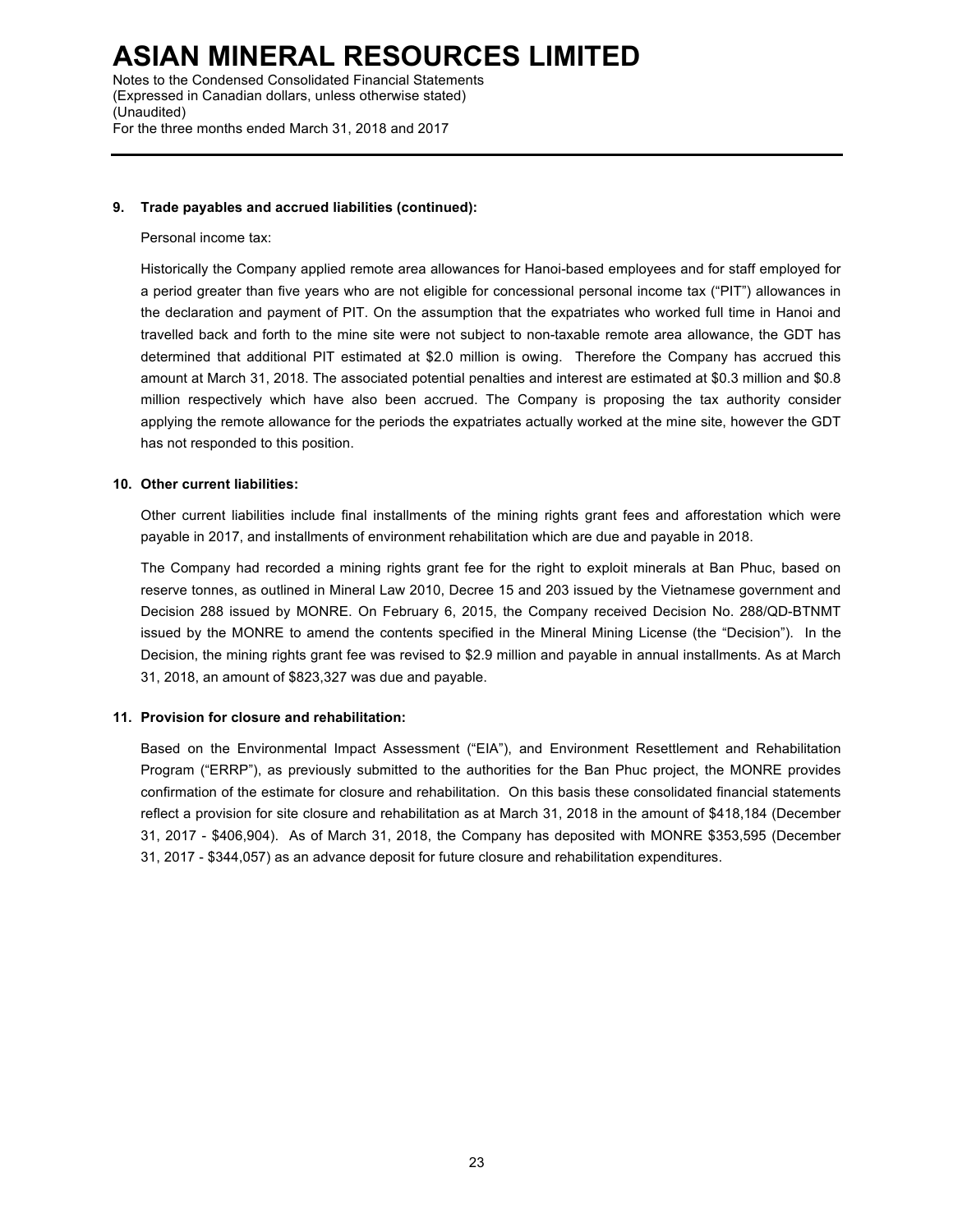# **12. Other non-current liabilities:**

|                      |    | March 31,<br>2018  | December 31,<br>2017     |
|----------------------|----|--------------------|--------------------------|
| Other<br>Coxama loan | \$ | 707,631<br>571,042 | \$<br>688,544<br>555,639 |
|                      | S  | 1,278,673          | \$<br>1,244,183          |

Other non-current liabilities include statutory redundant allowances for currently retained national employees of the Ban Phuc project which will become payable should the Ban Phuc project be permanently closed and a longterm liability to Son La Mechanical Engineering Joint Stock Company ("Coxama"), the minority interest in BPNM, for initial capital contributed to the BPNM project.

# **13. Share capital:**

### (a) Authorized:

The Company's share capital consists of an unlimited number of common shares without par value.

(b) Issued and outstanding:

|                                                                                    | Number      |               |
|------------------------------------------------------------------------------------|-------------|---------------|
|                                                                                    | of shares   | Amount        |
| Balance, January 1, 2017                                                           | 788.920.841 | \$128,732,855 |
| Issued during the year:<br>Shares issued in lieu of directors fees (note 14(c)(i)) | 7.000.000   | 140.000       |
| Balance, December 31, 2017                                                         | 795,920,841 | 128,872,855   |
| Issued during the year:<br>Shares issued in lieu of bonuses (note 14(c)(i))        |             |               |
| Balance, March 31, 2018                                                            | 795.920.841 | \$128.872.855 |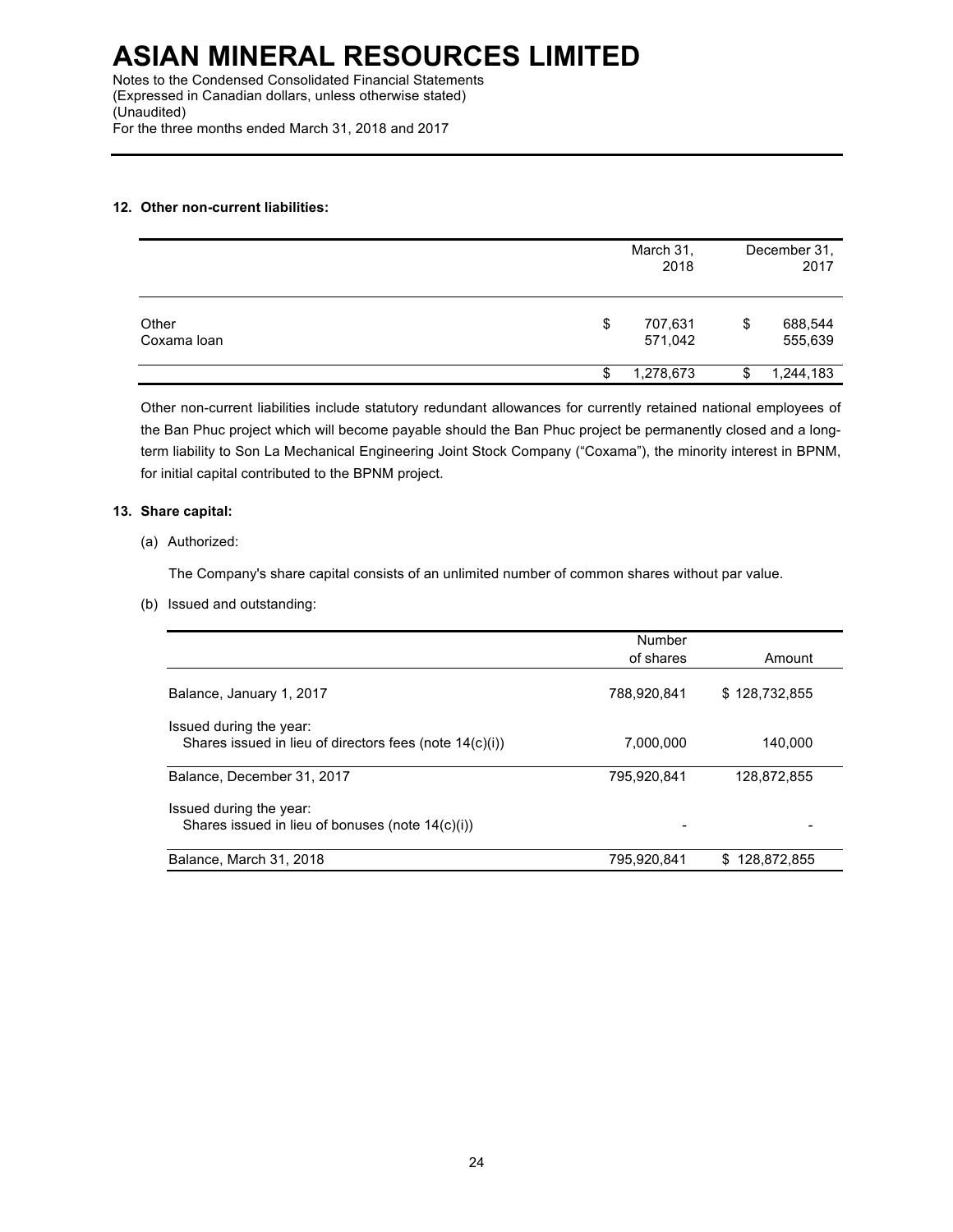Notes to the Condensed Consolidated Financial Statements (Expressed in Canadian dollars, unless otherwise stated) (Unaudited) For the three months ended March 31, 2018 and 2017

### **13. Share capital (continued):**

- (c) Share-based compensation:
	- (i) Common shares:

A total of 7,000,000 common shares of the Corporation were issued in the fourth quarter of 2017 to a senior executive as part of his employment contract. Executive compensation in the amount of \$140,000 has been recorded representing the value of the shares issued

(ii) Common share options:

The Company grants share purchase options pursuant to the policies of the TSX-Venture Exchange with respect to eligible persons, exercise price, maximum term, vesting, maximum options per person and termination of eligible person status. The purpose of the share purchase options is to retain and motivate management, staff, consultants and other qualified individuals by providing them with the opportunity, through share options, to acquire a proprietary interest in the Company and benefit from its growth.

The Company granted options during the 2017 second quarter to one of its senior employees as follows: i) fifteen million options exercisable at \$0.05 per share; ii) fifteen million options exercisable at \$0.075 per share; and iii) fifteen million options exercisable at \$0.10 per share. The share options have a five-year term and shall vest in equal instalments of five million options for each tranche ((i), (ii) and (iii) above) on September 22, 2017, March 22, 2018 and September 22, 2018. Any shares issued on exercise of these options shall be subject to a hold period of twelve months from the date of issuance.

The fair value of options granted totaling \$570,500 was estimated using the Black-Scholes Option Pricing model assuming a range of risk-free interest rates averaging 1.85% and a range of expected volatilities of between 50 -107%, an expected dividend rate of nil and an expected life of five years.

During the three months ended March 31, 2018, \$61,461 was recorded as share-based compensation expense (2017: Nil).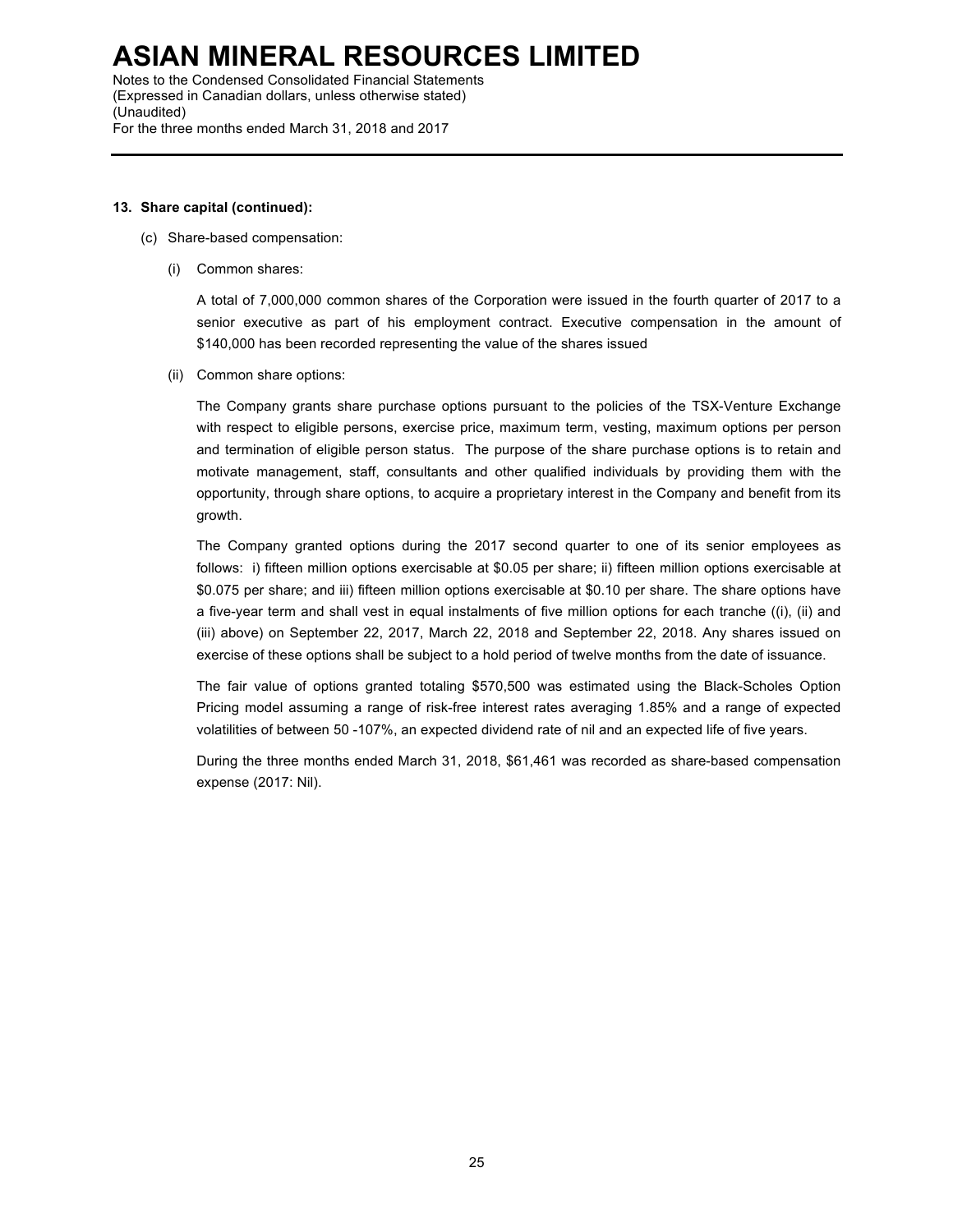Notes to the Condensed Consolidated Financial Statements (Expressed in Canadian dollars, unless otherwise stated) (Unaudited) For the three months ended March 31, 2018 and 2017

### **13. Share capital (continued):**

The continuity of outstanding share purchase options for the period ended March 31, 2018 is as follows:

|                                         |          | <b>Balance</b> |         |                          | Expired/   | <b>Balance</b> |
|-----------------------------------------|----------|----------------|---------|--------------------------|------------|----------------|
|                                         | Exercise | December 31,   |         |                          | cancelled/ | March 31,      |
| Expiry dates                            | prices   | 2017           | Granted | Exercised                | forfeited  | 2018           |
|                                         |          |                |         |                          |            |                |
| August 23, 2018                         | \$0.05   | 400.000        |         |                          |            | 400.000        |
| October 23, 2018                        | \$0.05   | 2,713,308      |         |                          | 499,862    | 2,213,446      |
| February 1, 2019                        | \$0.08   | 2.536.682      |         | -                        | 2.536.682  |                |
| August 22, 2019                         | \$0.05   | 2.000.000      |         | $\overline{\phantom{0}}$ | 2,000,000  |                |
| November 5, 2019                        | \$0.05   | 1,740,777      |         |                          | 999,907    | 740,870        |
| October 2, 2020                         | \$0.05   | 7,000,000      |         |                          | 7,000,000  |                |
| April 5, 2022                           | \$0.05   | 15,000,000     |         | $\overline{a}$           |            | 15,000,000     |
| April 5, 2022                           | \$0.08   | 15.000.000     |         | $\overline{\phantom{0}}$ |            | 15.000.000     |
| April 5, 2022                           | \$0.10   | 15,000,000     |         |                          |            | 15,000,000     |
|                                         |          | 61,390,767     |         |                          | 13,036,451 | 48.354.316     |
|                                         |          |                |         |                          |            |                |
| Weighted average exercise price         |          | \$0.07         |         |                          |            | \$0.07         |
|                                         |          |                |         |                          |            |                |
| Weighted average remaining life (years) |          | 3.63           |         |                          |            | 3.79           |

The continuity of outstanding share purchase options for the year ended March 31, 2017 is as follows:

| Expiry dates                            | Exercise<br>prices | Balance<br>December 31,<br>2016 | Granted | Exercised                | Expired/<br>cancelled/<br>forfeited | <b>Balance</b><br>March 31,<br>2017 |
|-----------------------------------------|--------------------|---------------------------------|---------|--------------------------|-------------------------------------|-------------------------------------|
|                                         |                    |                                 |         |                          |                                     |                                     |
| July 17, 2017                           | \$0.10             | 4.007.517                       |         |                          |                                     | 4,007,517                           |
| November 16, 2017                       | \$0.10             | 900.000                         |         |                          |                                     | 900.000                             |
| August 23, 2018                         | \$0.05             | 400.000                         |         |                          |                                     | 400.000                             |
| October 23, 2018                        | \$0.05             | 2,713,308                       |         |                          |                                     | 2,713,308                           |
| February 1, 2019                        | \$0.08             | 2,536,682                       |         |                          |                                     | 2,536,682                           |
| August 22, 2019                         | \$0.05             | 2,000,000                       |         | $\overline{\phantom{0}}$ | -                                   | 2,000,000                           |
| November 5, 2019                        | \$0.05             | 1.740.777                       |         | $\overline{\phantom{a}}$ | -                                   | 1,740,777                           |
| October 2, 2020                         | \$0.05             | 7.000.000                       |         |                          |                                     | 7,000,000                           |
|                                         |                    | 21,298,284                      |         |                          |                                     | 21,298,284                          |
| Weighted average exercise price         |                    | \$0.07                          |         |                          |                                     | \$0.07                              |
| Weighted average remaining life (years) | 2.36               |                                 |         |                          | 2.12                                |                                     |

As at March 31, 2018, 33,354,316 share purchase options were exercisable (December 31, 2017: 31,390,767 options). These options have a weighted average exercise price of \$0.07 (December 31, 2017: \$0.07).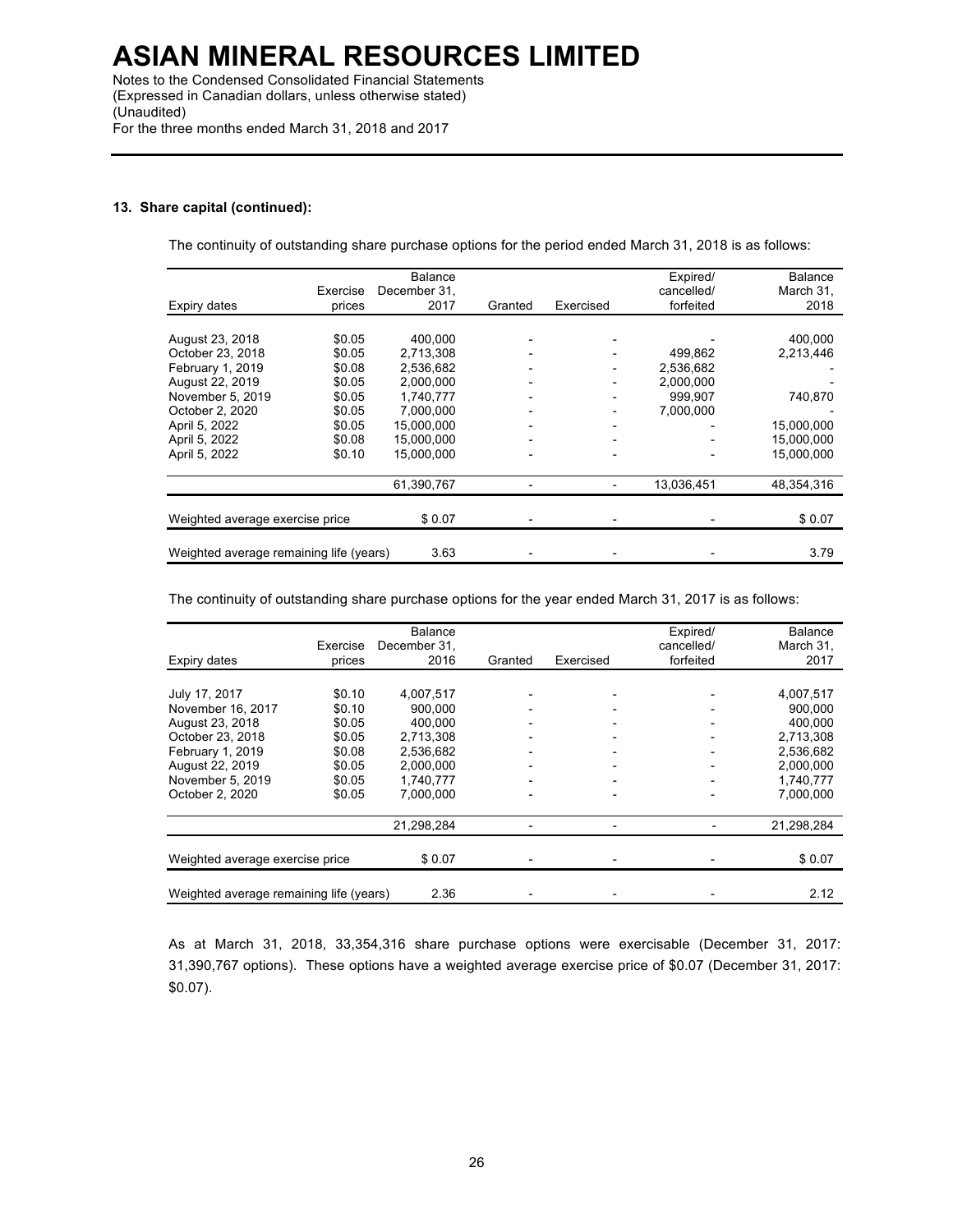### **13. Share capital (continued):**

(d) Share purchase warrants:

The continuity of outstanding share purchase warrants for the period ended March 31, 2018 is Nil.

The continuity of outstanding share purchase warrants for the period ended March 31, 2017 was as follows:

| Expiry dates                            | Exercise<br>prices | Balance<br>December 31,<br>2016 | Granted                  | Exercised                | Expired<br>cancelled     | Balance<br>March 31,<br>2017 |
|-----------------------------------------|--------------------|---------------------------------|--------------------------|--------------------------|--------------------------|------------------------------|
| May 25, 2017                            | \$0.10             | 54,166,667                      | $\overline{\phantom{0}}$ |                          | $\overline{\phantom{0}}$ | 54,166,667                   |
| Weighted average exercise price         |                    | \$0.10                          | $\overline{\phantom{0}}$ | $\overline{\phantom{0}}$ |                          | \$0.10                       |
| Weighted average remaining life (years) | 1.15               | $\overline{\phantom{0}}$        | $\overline{\phantom{0}}$ | $\overline{\phantom{0}}$ | 0.15                     |                              |

(e) Earnings per share ("EPS"):

The earnings and weighted average number of outstanding shares used in the calculation of basic and diluted earnings per share are as follows:

|                                                                                         | March 31<br>2018 | March 31<br>2017 |
|-----------------------------------------------------------------------------------------|------------------|------------------|
|                                                                                         |                  |                  |
| Net loss used in the calculation of basic EPS                                           | $$^{(768,758)}$  | \$ (594, 336)    |
| Weighted average number of outstanding shares for the<br>purpose of basic EPS           | 795.920.842      | 788,920,841      |
| Weighted average number of outstanding shares used in the<br>calculation of diluted EPS | 795,920,842      | 788,920,841      |
| Basic earnings (loss) per share                                                         | \$<br>(0.00)     | S<br>(0.00)      |
| Diluted earnings (loss) per share                                                       | \$<br>(0.00)     | (0.00)<br>\$     |

### **14. Revenue:**

|                                        |   | 2018                                       |    | 2017                  |
|----------------------------------------|---|--------------------------------------------|----|-----------------------|
| Nickel concentrate sales<br>Export tax | S | $\blacksquare$<br>$\overline{\phantom{a}}$ | \$ | 671,159<br>(134, 232) |
|                                        | S | $\blacksquare$                             | S  | 536,927               |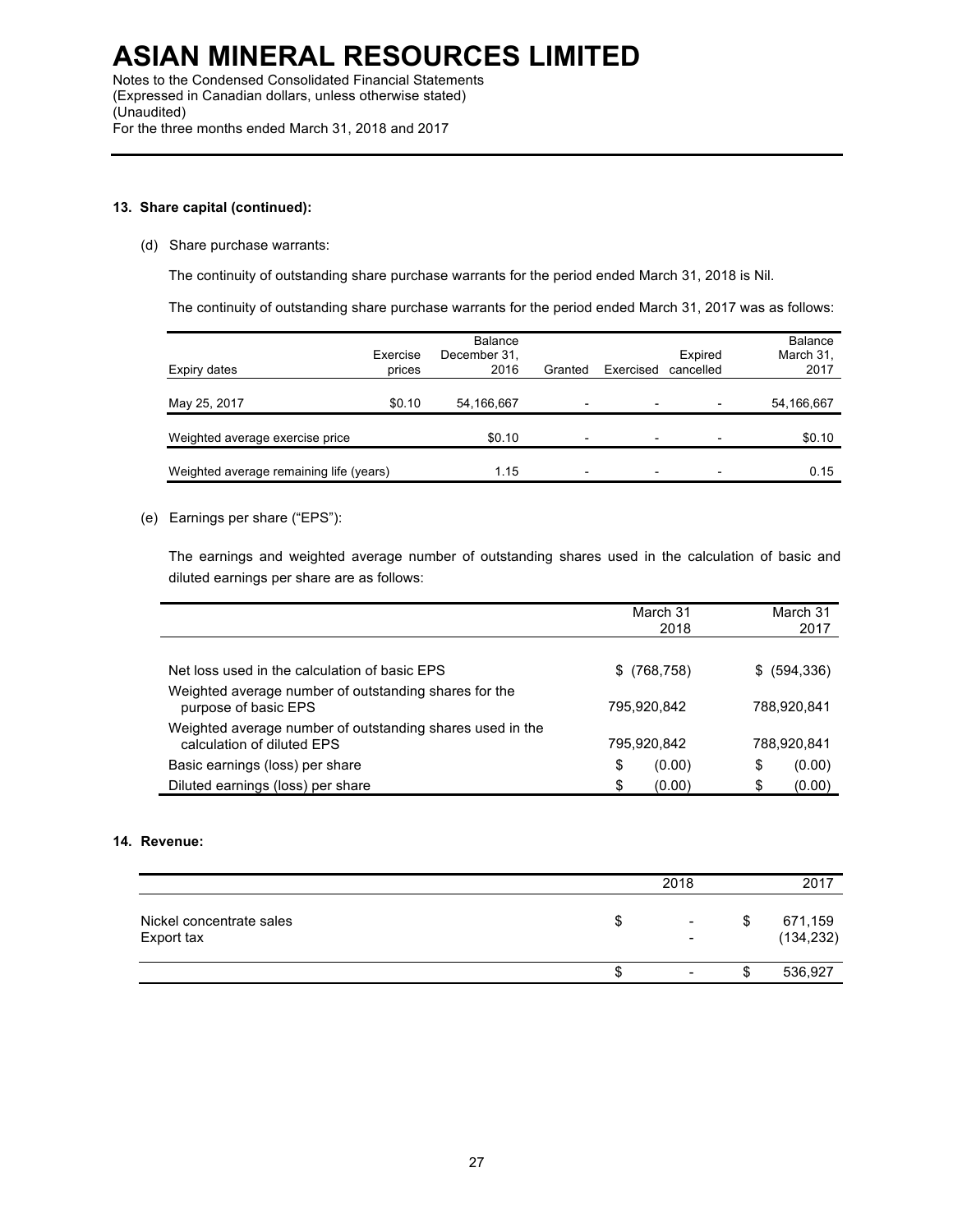Notes to the Condensed Consolidated Financial Statements (Expressed in Canadian dollars, unless otherwise stated) (Unaudited) For the three months ended March 31, 2018 and 2017

# **15. Care and maintenance costs:**

|                                                               |    | 2018                      | 2017                              |
|---------------------------------------------------------------|----|---------------------------|-----------------------------------|
| Site, camp administrative costs<br>Plant costs<br>Other costs | \$ | 38,244<br>39,510<br>6.255 | \$<br>197,546<br>23,999<br>30,711 |
|                                                               | S  | 84.009                    | \$<br>252.256                     |

# **16. General and administrative expenses:**

|                                                                                                                              |    | 2018                                   |   | 2017                                   |
|------------------------------------------------------------------------------------------------------------------------------|----|----------------------------------------|---|----------------------------------------|
| Salaries, wages and benefits<br>Professional and regulatory<br>Travel<br>Office, administrative and share-based compensation | \$ | 332.940<br>49,507<br>20,548<br>117.085 | S | 522.458<br>69,335<br>16,515<br>124.134 |
|                                                                                                                              | S  | 520.080                                | S | 732.442                                |

# **17. Finance expense:**

|                                                                     |    | 2018                |    | 2017             |
|---------------------------------------------------------------------|----|---------------------|----|------------------|
| Foreign contractor tax on interest expense<br>Other finance expense | S  | 69,364<br>(23, 738) | \$ | 52,751<br>51,489 |
|                                                                     | S. | 45.626              | S  | 104.240          |

#### **18. Related party transactions:**

# (a) Balances payable:

The amounts due to related parties and included in accounts payable, are non-interest bearing, unsecured and due on demand, and comprise the following:

|                                                                                 |   | 2018                         | 2017                              |
|---------------------------------------------------------------------------------|---|------------------------------|-----------------------------------|
| Due to directors<br>Due to executive officers<br>Due to Pala Investment Limited | S | 402,520<br>11.700<br>796.623 | \$<br>364,690<br>7.119<br>735,941 |
|                                                                                 |   | 1,210,853                    | 1,107,750                         |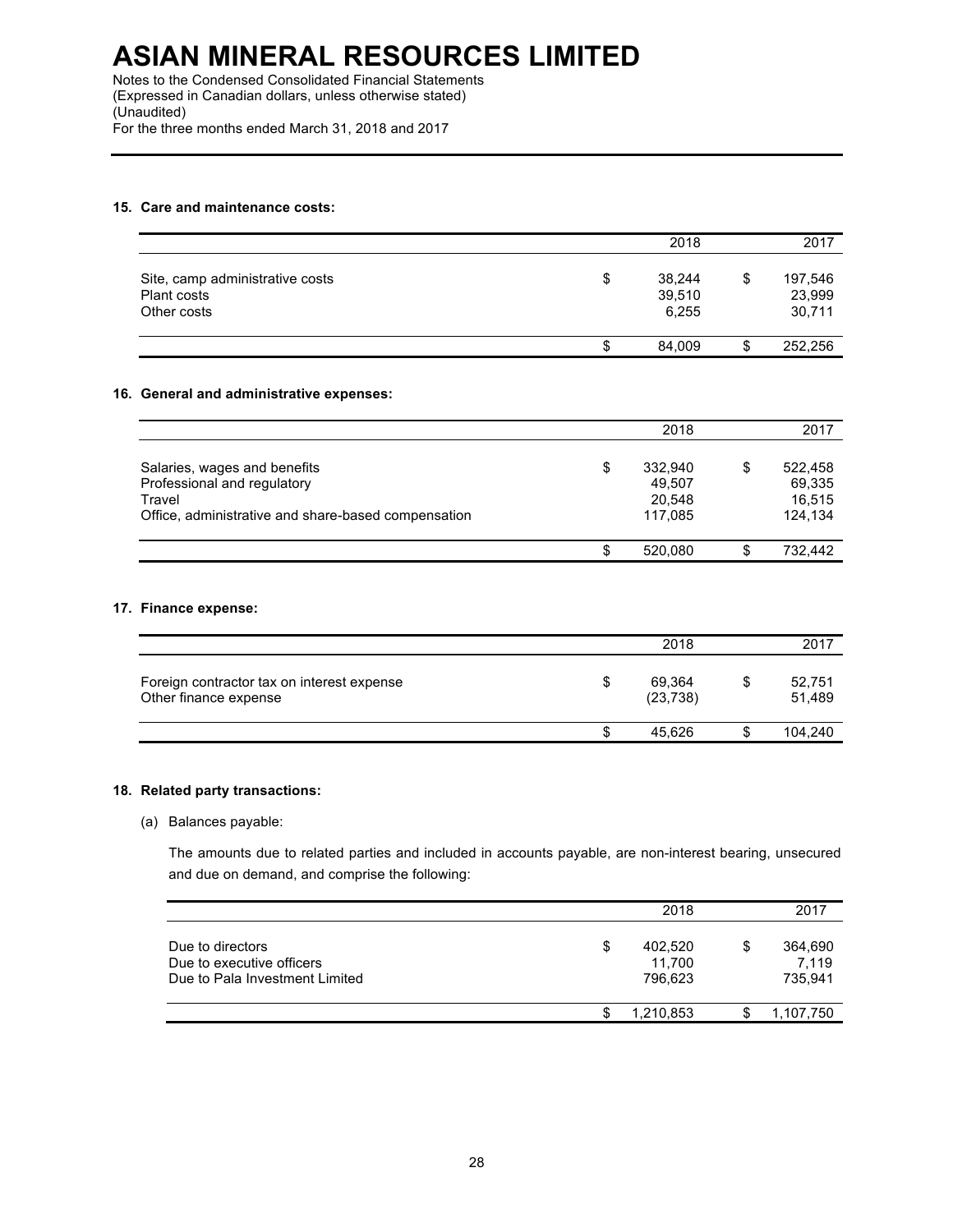Notes to the Condensed Consolidated Financial Statements (Expressed in Canadian dollars, unless otherwise stated) (Unaudited) For the three months ended March 31, 2018 and 2017

### **18. Related party transactions (continued):**

(b) Balances receivable and payable:

A total of 7,000,000 common shares of the Corporation were issued in the fourth quarter of 2017 to a senior executive as part of his employment contract. Executive compensation in the amount of \$140,000 has been recorded representing the value of the shares issued.

(c) Key management personnel:

Key management personnel includes the salaries and consulting fees paid and accrued to the Company's senior officers and directors as follows:

|                                                                                                      | 2018                       |   | 2017              |
|------------------------------------------------------------------------------------------------------|----------------------------|---|-------------------|
| Salary and consulting fees<br>Directors' fees<br>Share-based payments, directors and senior officers | 98,232<br>27.181<br>61.461 | S | 222,370<br>53,673 |
|                                                                                                      | 186.874                    | S | 276,043           |

Share-based payments comprise the grant of share options to directors and employees

(d) Pala Investments Limited:

During 2012, as a result of a series of equity transactions, Pala Investments Limited ("Pala") became a controlling shareholder of the Company. On March 28, 2013, Pala purchased 158,845,081 common shares of the Company pursuant to the exercise of its basic subscription privilege in full under the Company's rights offering. In addition, Pala purchased 88,762,232 common shares of the Company pursuant to a standby commitment provided as part of the rights offering. As a result of these transaction, Pala owns and controls, directly or indirectly, 569,813,827 common shares of the Company.

As at March 31, 2018, the Company had accrued \$0.8 million payable (December 31, 2017 - \$0.7 million) to Pala for advisory fees, secondment of personnel and traveling costs reimbursements.

During April and May 2018, Pala extended three short term loans to the Company totalling a principal amount of US\$630,000 to assist the Company with funding working capital requirements and redundancy payments to the employees of BPNM. The loans carry an interest rate of 5% per annum, and have a fixed maturity date of March 31, 2019. The loans are unsecured and the Company has the right at any time to repay some or all of the outstanding loans without restriction or prepayment charges (Note 25).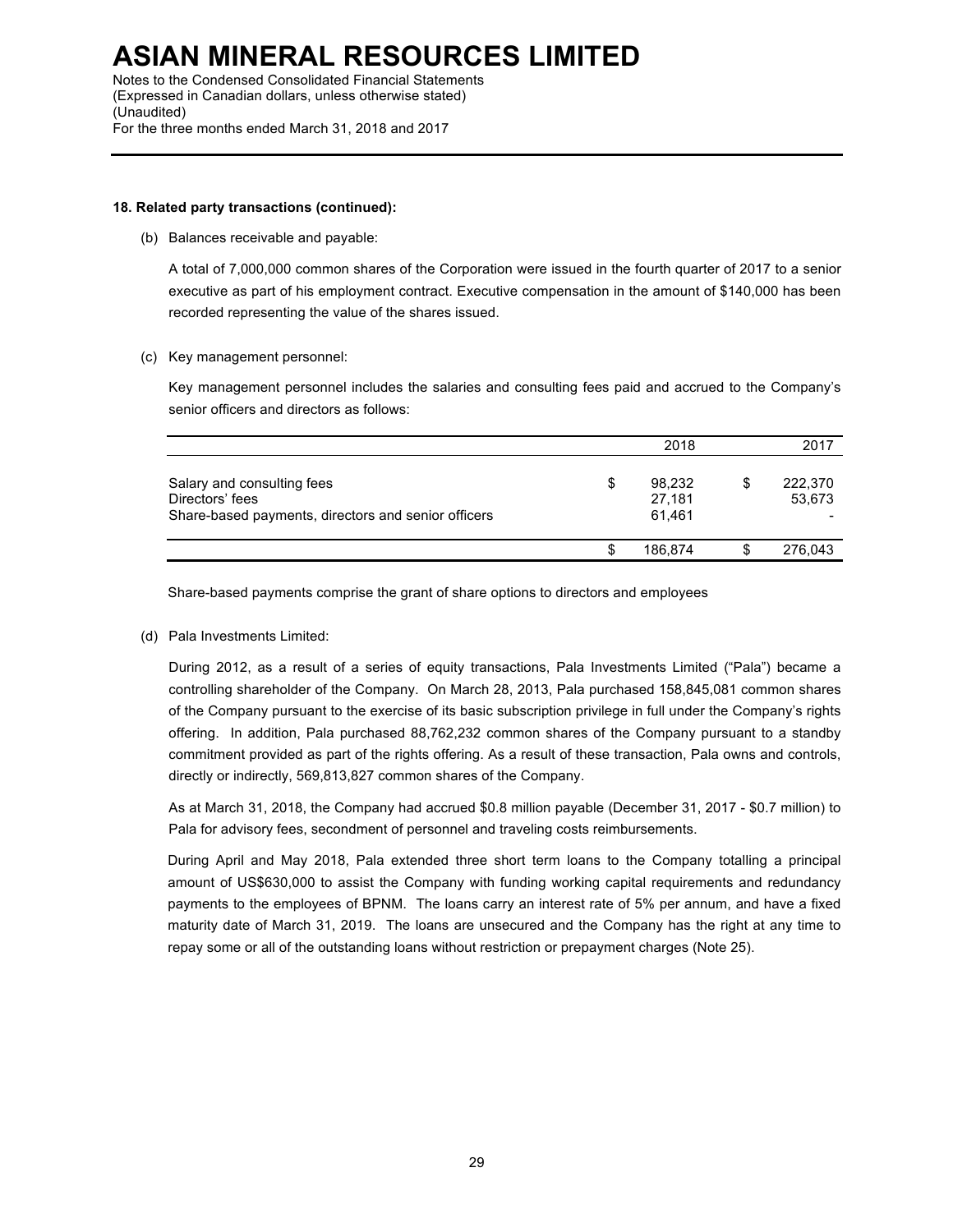Notes to the Condensed Consolidated Financial Statements (Expressed in Canadian dollars, unless otherwise stated) (Unaudited) For the three months ended March 31, 2018 and 2017

# **19. Segment information:**

The Company conducts its business as a single reportable operating segment, being the exploration and development of mineral properties in Vietnam. Geographical information is as follows:

| March 31, 2018          | Canada |                          | Vietnam              | Other | Total |            |
|-------------------------|--------|--------------------------|----------------------|-------|-------|------------|
| Revenue                 | \$     | $\overline{\phantom{a}}$ | \$<br>$\blacksquare$ | \$    | ٠     | \$         |
| Interest income         |        | 813                      |                      |       | ٠     | 814        |
| Net loss for the period |        | (225, 771)               | (543, 165)           |       | 178   | (768, 758) |
| Non-current assets      |        |                          |                      |       | ۰     |            |
| Total assets            |        | 309,370                  | 1,114,410            |       | 7,696 | 1,431,476  |

| March 31, 2017      | Canada<br>Vietnam              |    |                          | Other     | Total |           |
|---------------------|--------------------------------|----|--------------------------|-----------|-------|-----------|
|                     |                                |    |                          |           |       |           |
| Revenue             | \$<br>$\overline{\phantom{a}}$ | \$ | 536.927                  | \$<br>٠   | S     | 536,927   |
| Interest income     | 1.101                          |    | $\overline{\phantom{a}}$ | ٠         |       | 1.101     |
| Loss for the period | (150, 241)                     |    | (419, 529)               | (24, 566) |       | (594,336) |
| Non-current assets  |                                |    | 30,680                   |           |       | 30,680    |
| Total assets        | 1,353,393                      |    | 2,331,646                | 2,003,023 |       | 5,688,062 |

# **20. Supplemental cash flow information:**

|                                                | 2018 |  |      |
|------------------------------------------------|------|--|------|
| Supplemental information:<br>Interest received | 814  |  | .101 |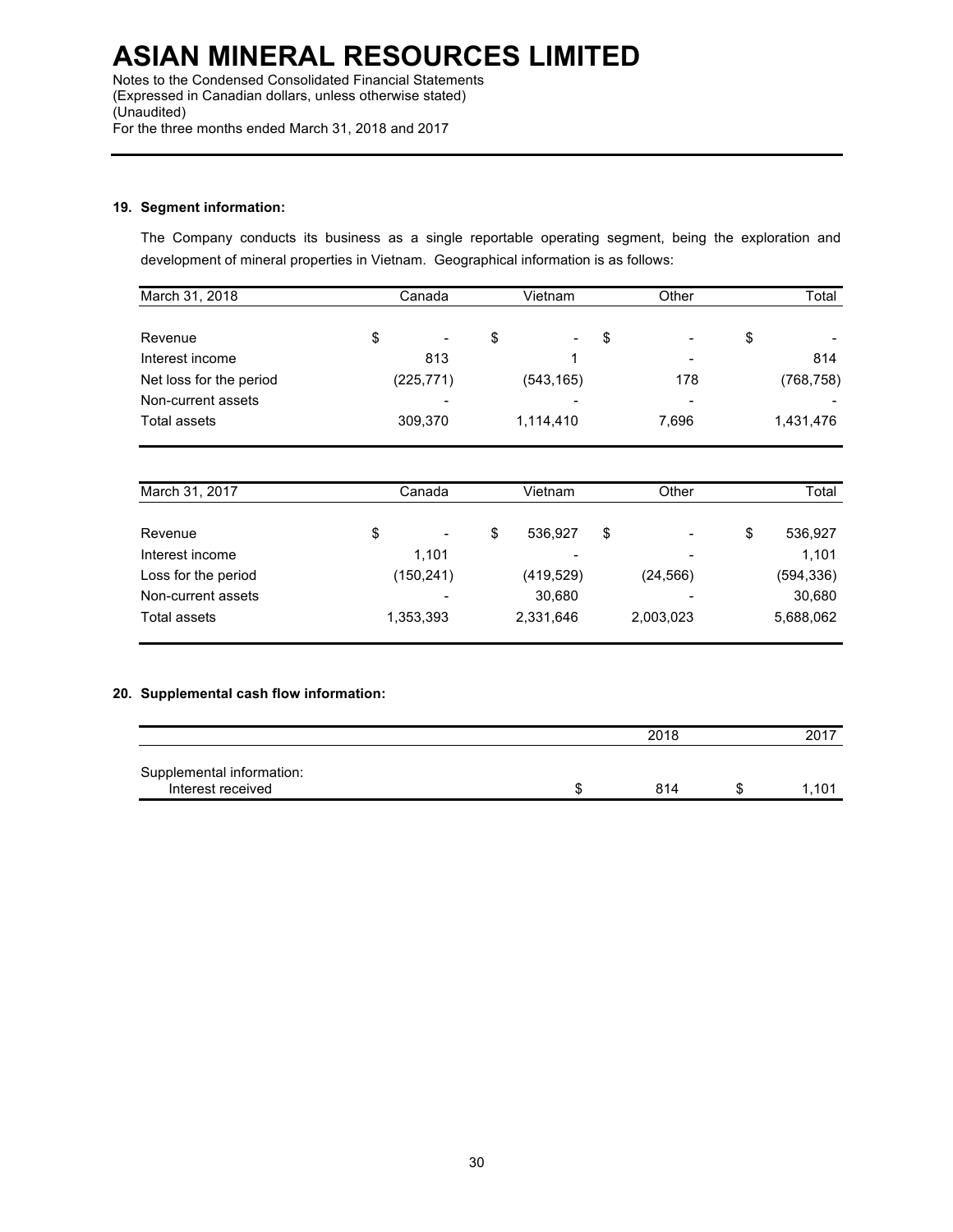Notes to the Condensed Consolidated Financial Statements (Expressed in Canadian dollars, unless otherwise stated) (Unaudited) For the three months ended March 31, 2018 and 2017

#### **21. Financial risk management:**

(a) Credit risk:

Credit risk is the risk of an unexpected loss if a customer or third party to a financial instrument fails to meet its contractual obligations. The Company is subject to credit risk on the cash balances at the bank, its shortterm guaranteed investment certificates, accounts receivable and environmental bond. The majority of the Company's cash balances are held with major Canadian banks and in the view of the Board are considered creditworthy. A portion of funds are held with the Vietnam International Bank which is 20% owned by the Commonwealth Bank of Australia which is a creditworthy bank. The Company only deals with reputable financial institutions and regularly assesses international exposure and market risk. The Company has a small investment in Canadian based banking institutions, authorized under the Bank Act to accept deposits, which may be eligible for deposit insurance provided by the Canadian Deposit Insurance Corporation. As at March 31, 2018, the Company had no trade receivables and other prepaid and receivables of \$0.65 million are not considered past due. At March 31, 2018, the Company had a \$0.3 million deposited environment rehabilitation bond to Vietnam Government; \$0.6 export tariff receivable; and \$0.1 million rental deposits, advances, prepaid to suppliers.

(b) Liquidity risk:

Liquidity risk is the risk that the Company will not be able to meet its financial obligations as they fall due. The Company has in place a planning and budgeting process to aid in determining the funds required to support normal operating requirements on an ongoing basis, including its capital development and exploration expenditures. As at March 31, 2018, the Company had cash and cash equivalents of \$0.1 million (December 31, 2017 - \$0.5 million) and accounts payable, accrued liabilities and other current liabilities of \$10.8 million (December 31, 2017 - \$10.2 million). See also note 1.

(c) Market risk:

The Company's primary market risks include changes in foreign exchange and interest rates on financial instruments in other than Canadian dollars. At March 31, 2018, the Company had no hedging agreements in place with respect to metal prices or exchange rates.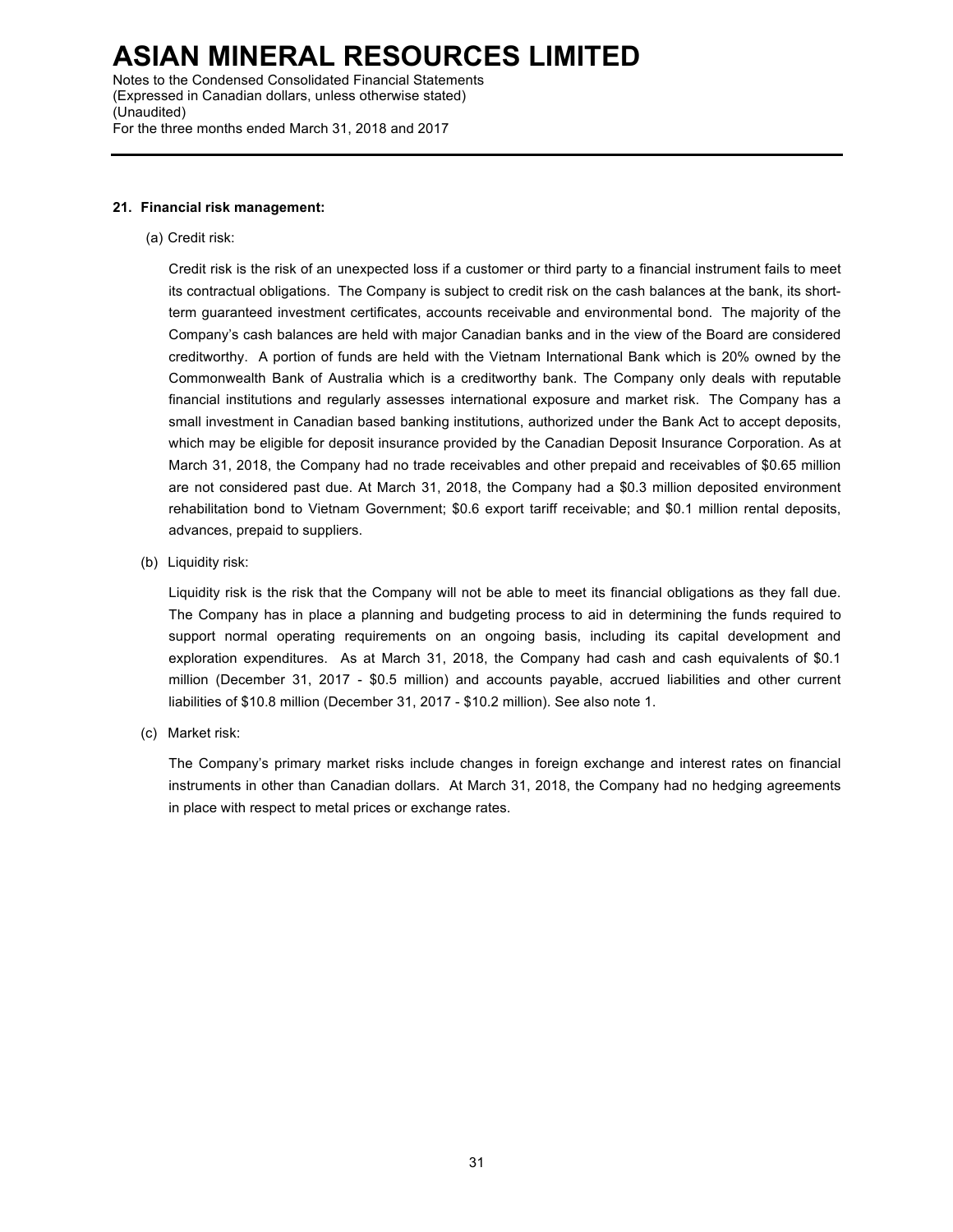# **21. Financial risk management (continued):**

- (c) Market risk (continued):
	- (*i*) Currency risk:

The Company is exposed to the financial risks related to the fluctuation of foreign exchange rates. The Company has offices in Canada and Vietnam and holds cash in Canadian, United States, Vietnamese and Australian currencies in line with forecasted expenditures. A significant change in the currency exchange rates between the Canadian dollar relative to the US dollar, Vietnamese dong and Australian dollar could have an effect on the Company's results of operations, financial position or cash flows.

At March 31, 2018, the Company is exposed to currency risk through the following assets and liabilities denominated in US dollars:

|                                                                                                                                                     |      | 2018                                                      |      | 2017                                                       |
|-----------------------------------------------------------------------------------------------------------------------------------------------------|------|-----------------------------------------------------------|------|------------------------------------------------------------|
| Cash and cash equivalents<br>Accounts receivable<br>Environmental bond<br>Accounts payable and accrued liabilities<br>Other non-current liabilities | US\$ | 19.335<br>493.573<br>274.248<br>(7,935,225)<br>(991, 738) | US\$ | 174.567<br>493.580<br>274.248<br>(7,749,035)<br>(991, 738) |
|                                                                                                                                                     | US\$ | (8, 139, 808)                                             | US\$ | (7,798,378)                                                |
| Canadian dollar equivalent (period-end)                                                                                                             | S    | (10, 494, 853)                                            | S    | (9,783,437)                                                |

A 10% appreciation of the Canadian dollar against the US dollar at March 31, 2018 would decrease net loss by \$954,078 for the three months ended March 31, 2018 (December 31, 2017: \$889,403).

At March 31, 2018, the Company is exposed to currency risk through the following assets and liabilities denominated in Vietnamese Dong:

|                                         |            | 2018       |     | 2017        |
|-----------------------------------------|------------|------------|-----|-------------|
| Cash and cash equivalents               | VND        | 52,368,900 | VND | 583,411,962 |
|                                         | <b>VND</b> | 52,368,900 | VND | 583,411,962 |
| Canadian dollar equivalent (period-end) | S          | 2,985      | \$  | 32,087      |

A 10% appreciation of the Canadian dollar against the Vietnamese Dong at March 31, 2018 would result in an increase to net loss of \$299 for the three months ended March 31, 2018 (December 31, 2017 – increase net income by \$3,209).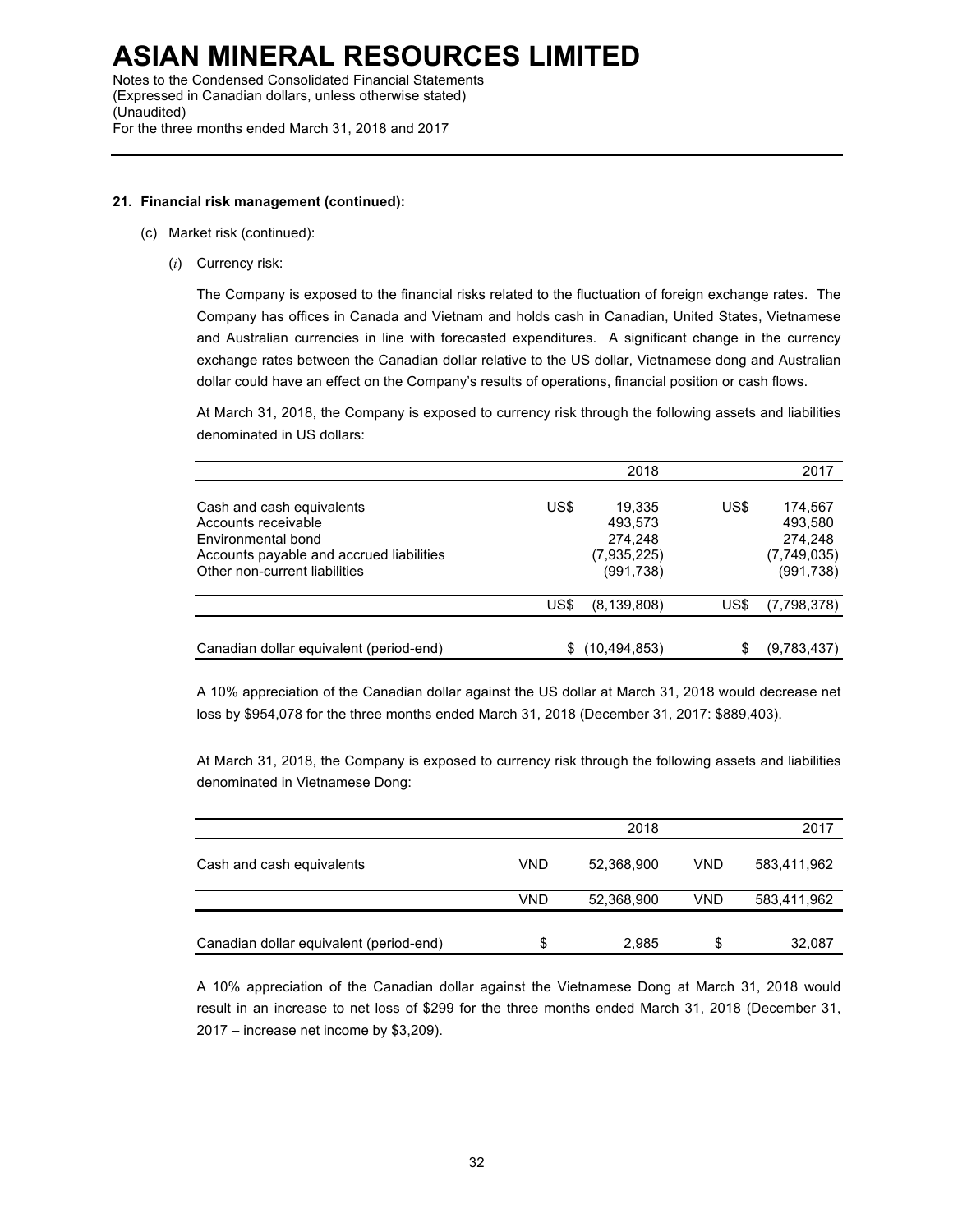# **21. Financial risk management (continued):**

- (c) Market risk (continued):
	- (*i*) Interest rate risk:

Interest rate risk is the risk that the fair value or future cash flows of a financial instrument will fluctuate because of changes in market interest rates.

The Company's cash and cash equivalents attract interest at floating rates and have maturities of 90 days or less. The interest is typical of Canadian banking rates, which are at present historically low; however, the Company's conservative investment strategy mitigates the risk of deterioration to capital invested. A change of 100 basis points in the interest rate would not be material to the consolidated financial statements.

(*ii*) Commodity price risk:

Nickel, copper and cobalt prices have historically fluctuated significantly and are affected by numerous factors outside of the Company's control, including, but not limited to, industrial and retail demand, central bank lending, forward sales by producers and speculators, levels of worldwide production, short-term changes in supply and demand due to speculative hedging activities and certain other factors. The Company has not engaged in any hedging activities to reduce its exposure to commodity price risk. Revenue from the sale of concentrates is based on prevailing market prices which is subject to adjustment upon final settlement. For each reporting period until final settlement, estimates of metal prices are used to record sales.

(d) Financial assets and liabilities:

As at March 31, 2018, the carrying and fair values of our financial instruments by category are as follows:

|                                                                                                               | Loans and<br>receivables | Financial<br>liabilities | Fair value              | Less than 1<br>year | 1 to 3<br>years |
|---------------------------------------------------------------------------------------------------------------|--------------------------|--------------------------|-------------------------|---------------------|-----------------|
| <b>Financial assets</b><br>Cash and cash<br>equivalents                                                       | 104,512                  |                          | 104,512                 | 104,512             |                 |
| Accounts receivable<br>and prepaid expenses                                                                   | 650,604                  |                          | 650,604                 | 650,604             |                 |
| Environmental bond                                                                                            | 353,595                  |                          | 353,595                 |                     | 353,595         |
| Total financial assets                                                                                        | 1,108,711                |                          | 1,108,711               | 755,116             | 353,595         |
| <b>Financial liabilities</b><br>Trade payables and<br>accrued liabilities<br>Other non-current<br>liabilities | -                        | 10,766,158<br>1,278,673  | 10,766,158<br>1,278,673 | 10,766,158          | 1,278,673       |
| <b>Total financial liabilities</b>                                                                            |                          | 12.044.831               | 12.044.831              | 10,766,158          | 1,278,673       |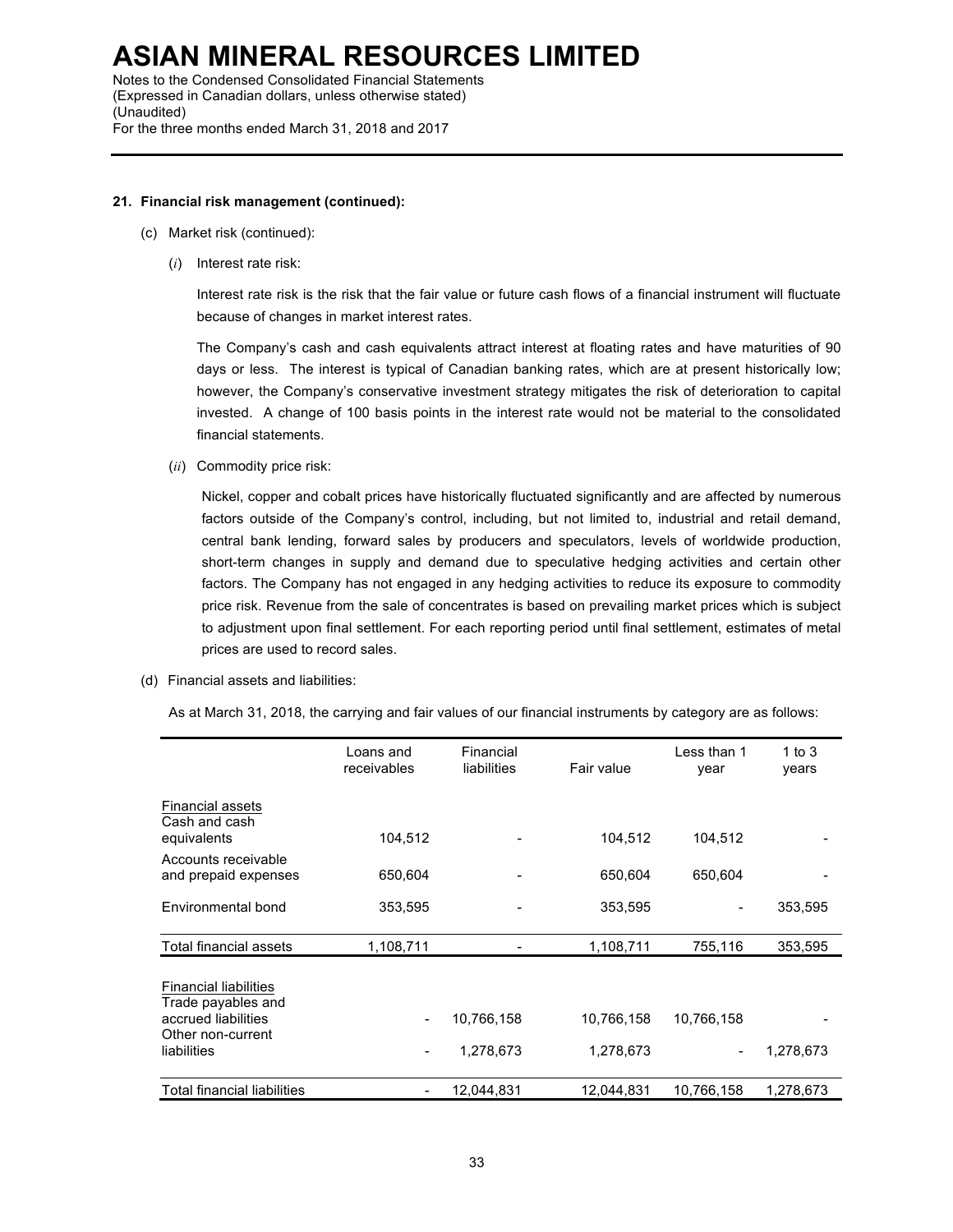### **21. Financial risk management (continued):**

#### (e) Fair value:

All financial instruments measured at fair value are categorized into one of three hierarchy levels, described below, for disclosure purposes. Each level is based on the transparency of the inputs used to measure the fair values of assets and liabilities:

- Level 1 Values based on unadjusted quoted prices in active markets that are accessible at the measurement date for identical assets and liabilities.
- Level 2 Values based on quoted prices in markets that are not active or model inputs that are observable either directly or indirectly for substantially the full contractual term of the asset or liability.

The Company determines the fair value of provisional sales and the embedded derivative related to its trade receivables based on the quoted forward commodity price obtained from the London Metals Exchange. The embedded derivative related to trade receivables is therefore classified as a Level 2 financial asset.

• Level 3 - Values based on prices or valuation techniques that require inputs that are both unobservable and significant to the overall fair value measurement.

The carrying values of cash and cash equivalents, accounts receivable and accounts payable and accrued liabilities, other current liabilities approximate their respective fair values due to the short-term nature of these instruments.

The Company has no financial assets or liabilities included in Level 1 or 3 of the fair value hierarchy.

### **22. Non-controlling interest:**

BPNM was originally owned 70% by the Company, with the remaining 30% owned by the Vietnamese Government, 20% through Mineral Development Company ("Mideco"), an agency of the Ministry of Heavy Industry of Vietnam and 10% through Son La Mechanical Engineering Company, a company owned by the People's Committee of the Province of Son La, which was privatized and renamed Son La Mechanical Engineering Joint Stock Company ("Coxama"). On July 12, 2006, the Company acquired a 20% interest in BPNM from Mideco by paying US\$2,500,000, thereby increasing its ownership interest to 90%. All funding for BPNM to continue exploration, development and construction of the Ban Phuc project were fully funded by the Company through intercompany loan agreements and a bank term loan. The 10% non-controlling interest of Coxama is presented separately in the Company's balance sheet and statement of operations and comprehensive income (loss).

# **23. Capital management:**

The Company manages its capital structure and makes adjustment to it, in order to have the funds available to support its exploration, development and other activities. The adequacy of the capital structure is assessed on an ongoing basis and adjusted as necessary after taking into consideration the Company's strategy, the metals markets, the mining industry, economic conditions and the associated risks. The Company utilized a combination of equity and debt financing for the final development funding of the Ban Phuc mine. The Company's capital management approach is reviewed on an ongoing basis. The Company is not subject to externally imposed capital requirements.